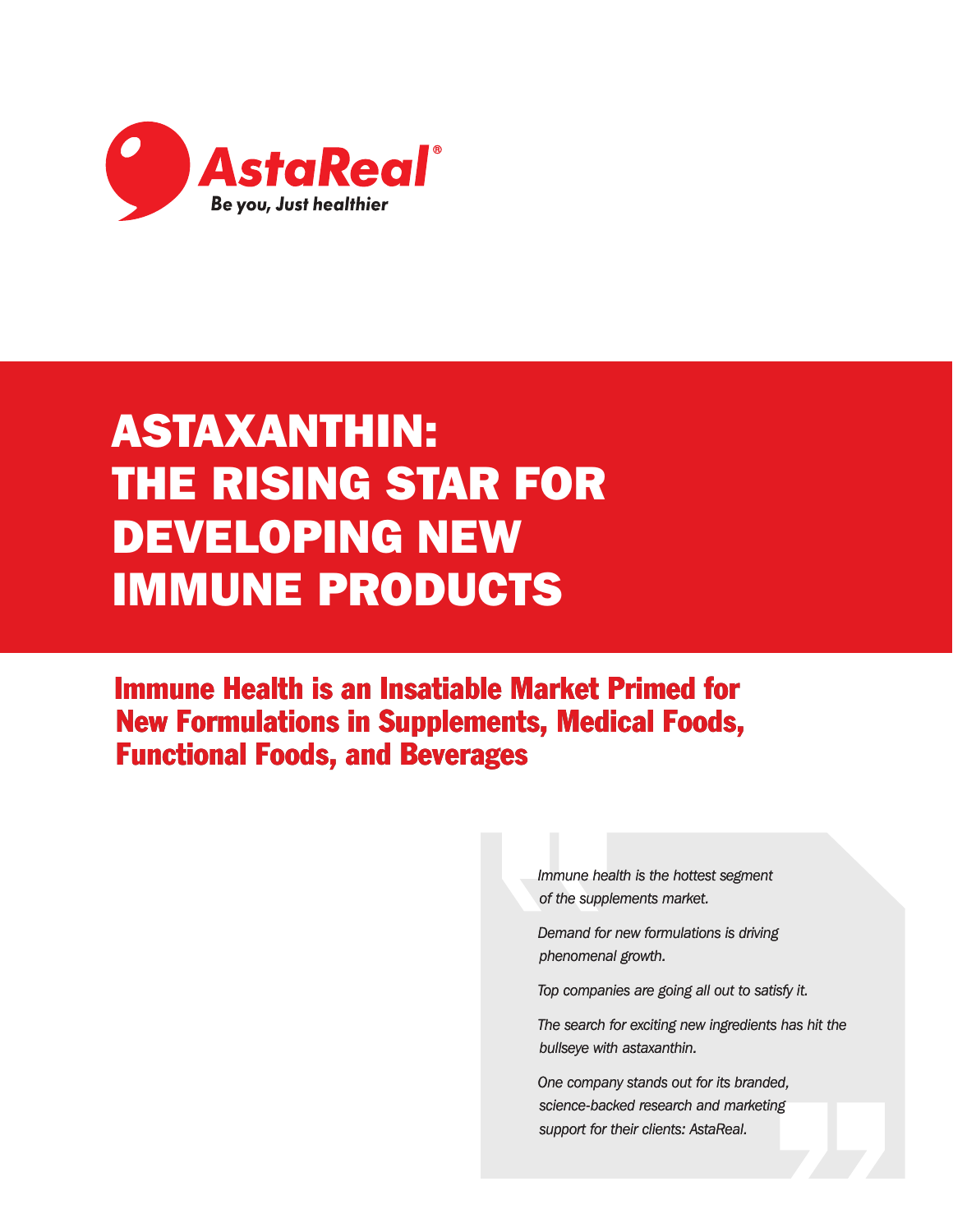# **CONTENTS**

| <b>Getting Ahead of the Post-Pandemic Curve:</b>                                                                 |
|------------------------------------------------------------------------------------------------------------------|
| <b>Why Develop Immune Health Products?</b>                                                                       |
| The Landscape of Immune Ingredients is Expanding                                                                 |
|                                                                                                                  |
| <b>The Innate Immune System</b>                                                                                  |
| <b>The Adaptive Immune System</b>                                                                                |
| <b>Energy Demands of Immunity</b>                                                                                |
| <b>Top 5 Ways Astaxanthin Supports Immune Health</b> 7                                                           |
| 1. Immune Fire Management                                                                                        |
| 2. The Push and Pull Between Free Radicals and Antioxidants                                                      |
| 3. Mitochondria - Tiny Machines Behind Immunity<br>Astaxanthin - The Nutrient of Choice for Mitochondrial Health |
| 4. Direct Immunomodulatory Actions                                                                               |
| 5. Support for the Gut Mucosa and Microbiome                                                                     |
| <b>The New Era of Immune Health:</b>                                                                             |
| <b>Formulations</b>                                                                                              |
| <b>AstaReal: The World's Leading Producer and</b>                                                                |
|                                                                                                                  |
| <b>What Makes AstaReal So Good?</b>                                                                              |
|                                                                                                                  |
| Formulation Tips: Making AstaReal® Astaxanthin Work for You                                                      |
|                                                                                                                  |
|                                                                                                                  |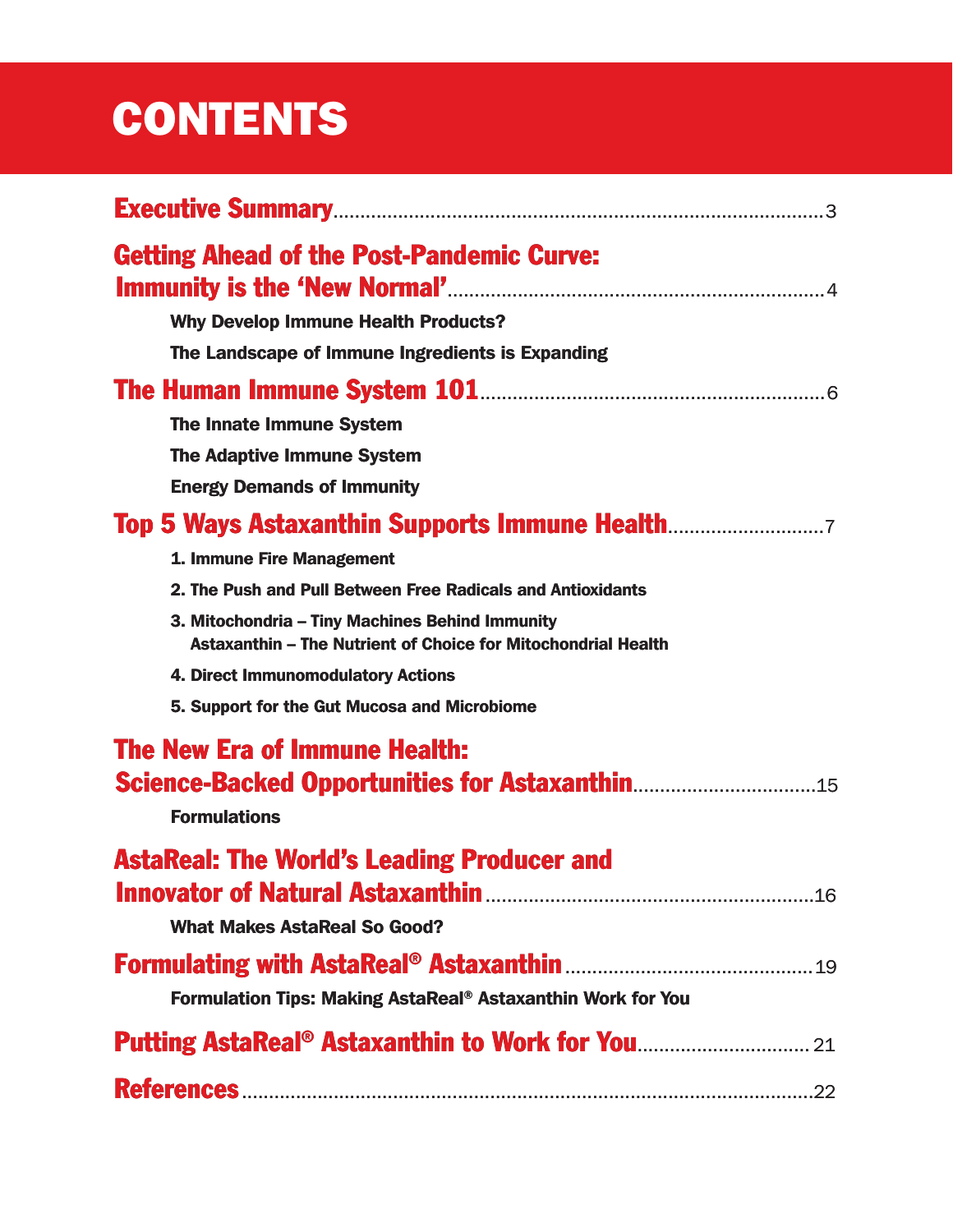# Executive Summary

Today an increasingly proactive consumer is seeking help with all aspects of healthy living. One segment of the market that's heating up the fastest is immune health. It's spawned in part by the COVID-19 pandemic.

Supplement companies have rushed in to fuel the rising demand for immune health products.

This is exactly where the best ingredients can shine.

Astaxanthin is clearly the rising star in a highly competitive marketplace.

Extensive scientific research shows exactly how powerful this nutrient can be for immune health. Research shows 5 ways in which astaxanthin supports immune function:

- 1. Anti-inflammatory properties that support immune fire management
- 2. Antioxidant activity that help balance redox homeostasis
- 3. Support for mitochondrial function that fuels immune cell activity
- 4. Immunomodulatory action on both innate and adaptive immune cells
- 5. Support for the Gut Mucosa and Microbiome

That's where AstaReal, the world's leading producer and innovator of natural astaxanthin rises above the competition.

AstaReal continues to lead the way in clinical studies and patents based on its natural astaxanthin.

AstaReal does more than produce the finest natural astaxanthin in the world. It also fosters development of new formulations with its clients to ensure science-backed trust and credibility all the way to the end user.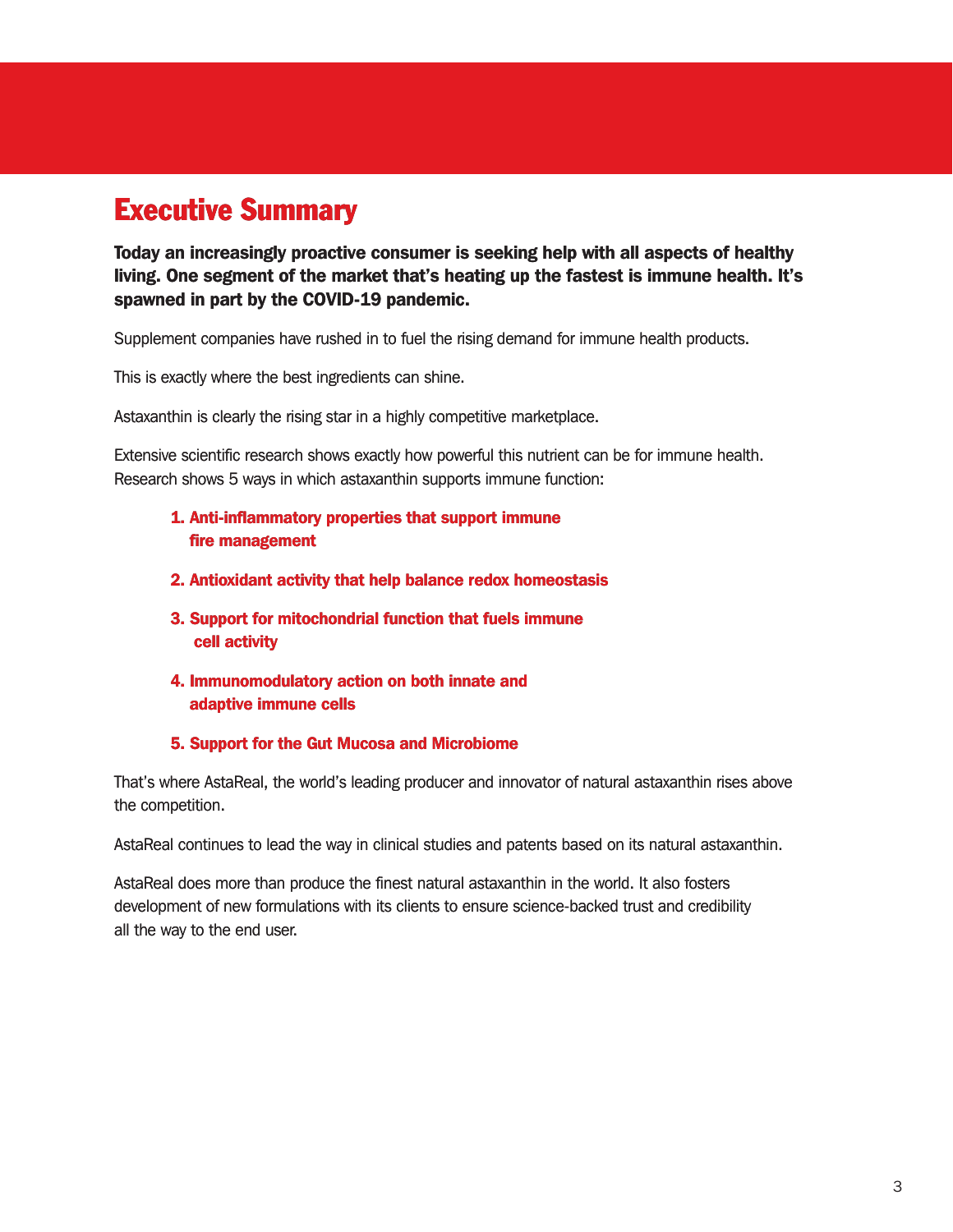# Getting Ahead of the Post-Pandemic Curve: Immunity is the 'New Normal'

And the trend is about more than supplements.

*Obviously, immune health was the key headline of 2020. - Claire Morton-Reynolds Nutrition Business Journal*

*The health and nutrition industries are responding to a growing consumer demand for new food and beverage products that deliver immune support. To meet the global health challenges that are generating this demand, there is a need for functional ingredients that are credible, nature-inspired, science-driven, and effective at maintaining a healthy immune system.*

> *- Walt Pebley VP of Technical Innovation at Oregon Freeze Dry*

#### Why Develop Immune Health Products?

Immune health formulations alone skyrocketed about 70% in 2020, with no end in sight.

The consumer focus on building immunity continues to accelerate.

At an estimated \$6.3 billion, the U.S. already accounts for 34% of the global market.

Substantial demand also characterizes markets in China, Japan, Canada, western Europe, and South America.

*People are taking extra care of their immune health, wanting to get back to the people and things they enjoy. This is driving innovation in immune formulation and ramping up the search for new stand-out ingredients.*

> *- Devin Kummer Formulation Scientist at Prinova Group*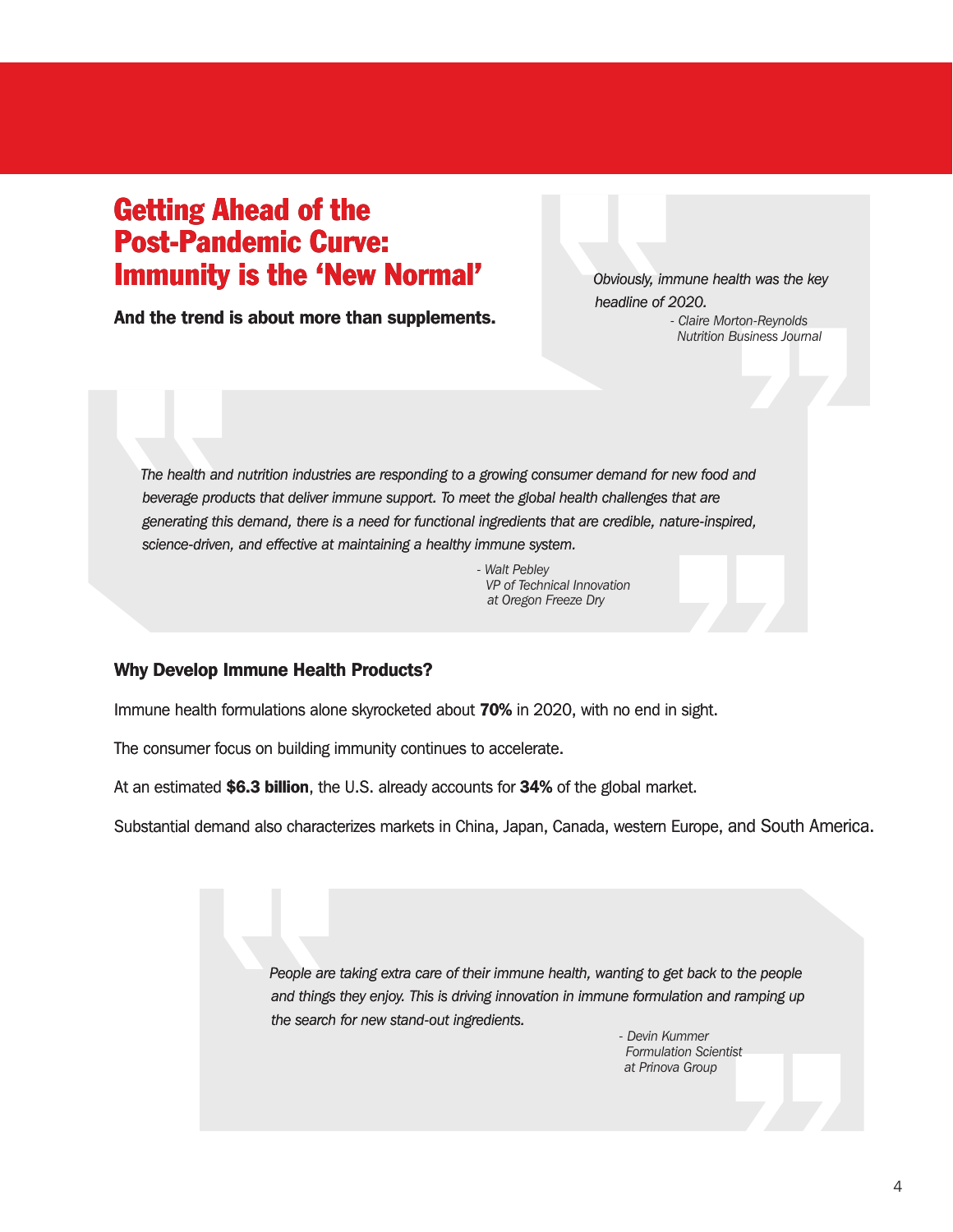#### The Landscape of Immune Ingredients is Expanding

Immune health supplements span a broad array of well-known vitamins, minerals, and herbs.

People rely on these foundational ingredients, but are looking for new products that deliver added benefits and optimize immune function.

In light of the COVID-19 pandemic, health-savvy consumers have developed a thirst for additional ingredients.

Consumers want to take charge and proactively manage their wellness.

More than ever, the immune health market is about moving forward, doing more, doing better, and being future-minded.

This is where one ingredient – **astaxanthin** – hits the bullseye.

#### The race is on for creating new and exciting astaxanthin-containing supplements, foods, and beverages.

For product formulators, the question becomes how to choose the best astaxanthin for meeting the accelerating needs of new product development.

Building customer trust begins with formulations containing only the highest quality ingredients.

And then making sure your customers know exactly why your ingredients are superior.

Addressing immune health with AstaReal® Astaxanthin is an excellent choice.

*According to the Council for Responsible Nutrition (August 20, 2020), 9 out of 10 dietary supplement users reported increasing their supplement intake in 2020. Kendall Ridley, Senior Director of Communications at CRN, notes a broadening the scope for immune supplements outside the traditional confines. Immune health is about more that just taking vitamin C and zinc.*

*The quality of your customers' lives depends on the quality of your ingredients.*

*Your ingredient choices will not only affect their health, it will also impact your bottom line.*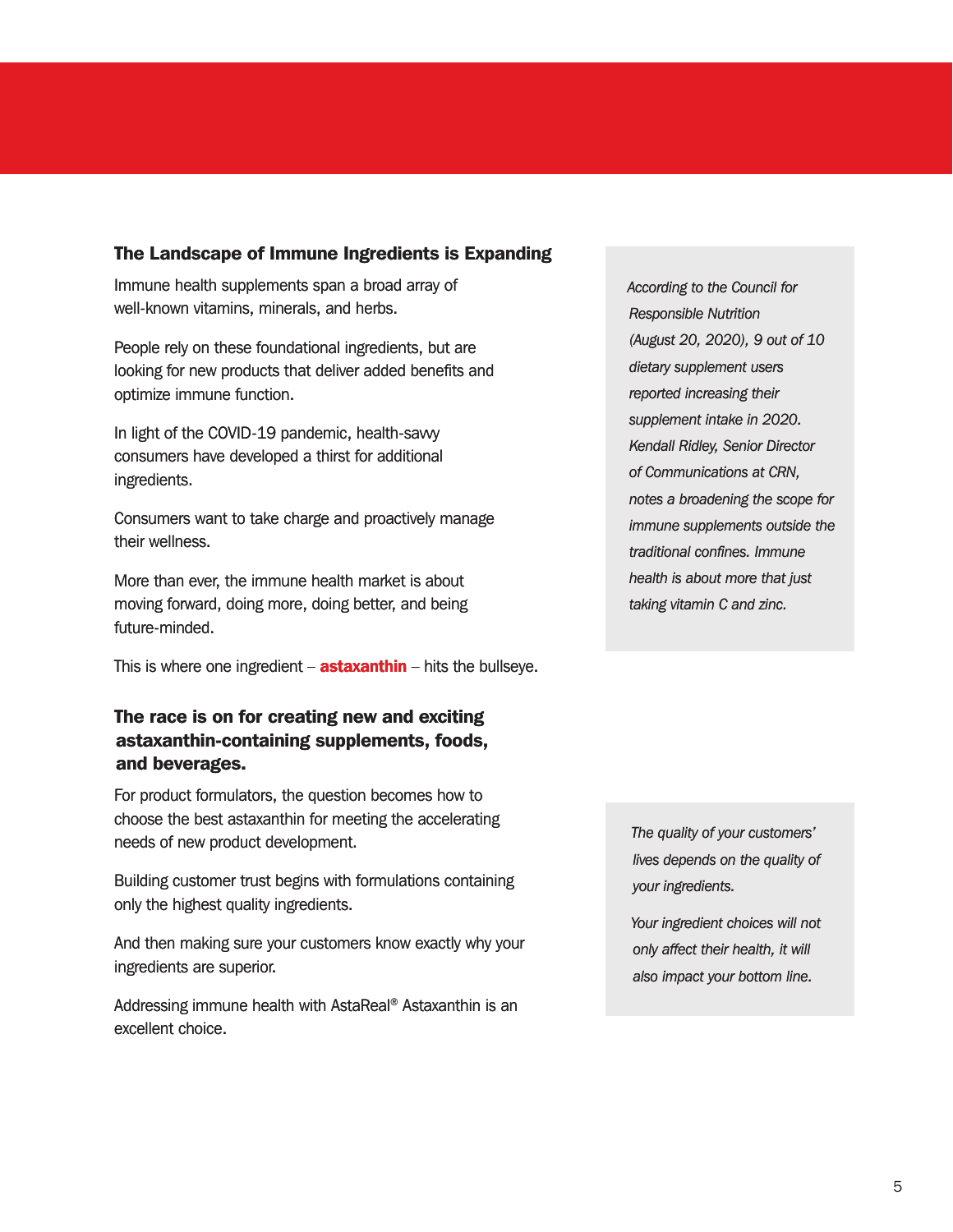# The Human Immune System 101

The immune system is a marvelous multitasker that shields us against disease and infection by coordinating a variety of immune cells and biochemical signals throughout the body.

Immune responses are classified into two types, the innate immune system and the adaptive immune system. Astaxanthin plays a role in supporting both.

#### The Innate Immune System

The first line of defense by innate immunity consists of physical barriers such as our skin, mucous, and other epithelial surfaces.

Once any of these physical barriers is breached, white blood cells of the innate immune system can detect and attack pathogens. Certain types of these cells – macrophages - hunt down, engulf, and destroy invasive microbes and other foreign substances.

Other cells, called natural killer (NK) cells, can also kill host cells that are virally infected.

Still other cell types secrete small proteins called cytokines. The primary roles of cytokines involve regulating inflammation. Their activities can be seen as the redness, soreness, and swelling associated with an injury or site of infection.

#### The Adaptive Immune System

When cells of the innate immune system are unable to handle microbial invasions swiftly and effectively enough, then the adaptive immune system gets activated to take a swing at neutralizing the threat.

Resistance to a specific pathogen is due to the ability of the adaptive immune system to "remember" the pathogen. This molecular memory is an antibody that responds to a specific foreign microbe or foreign substance known as an antigen.

Adaptive immune responses also entail reactions to antigens released by the activities of macrophages. Responses include antigen-antibody reactions and recruitment of still more white blood cells to the site of infection or injury.

Two types of white blood cells characterize adaptive immunity, B cells and T cells. They're so named based on where they mature – B cells in bone marrow and T cells in the thymus gland.

Both classes of adaptive immune cells release multiple kinds of cytokines. As with the cytokines of innate immunity, those of adaptive immunity also work to regulate nflammatio.Mitochondria have a limited lifespan. That means each cell must constantly replace old, worn-out mitochondria with new ones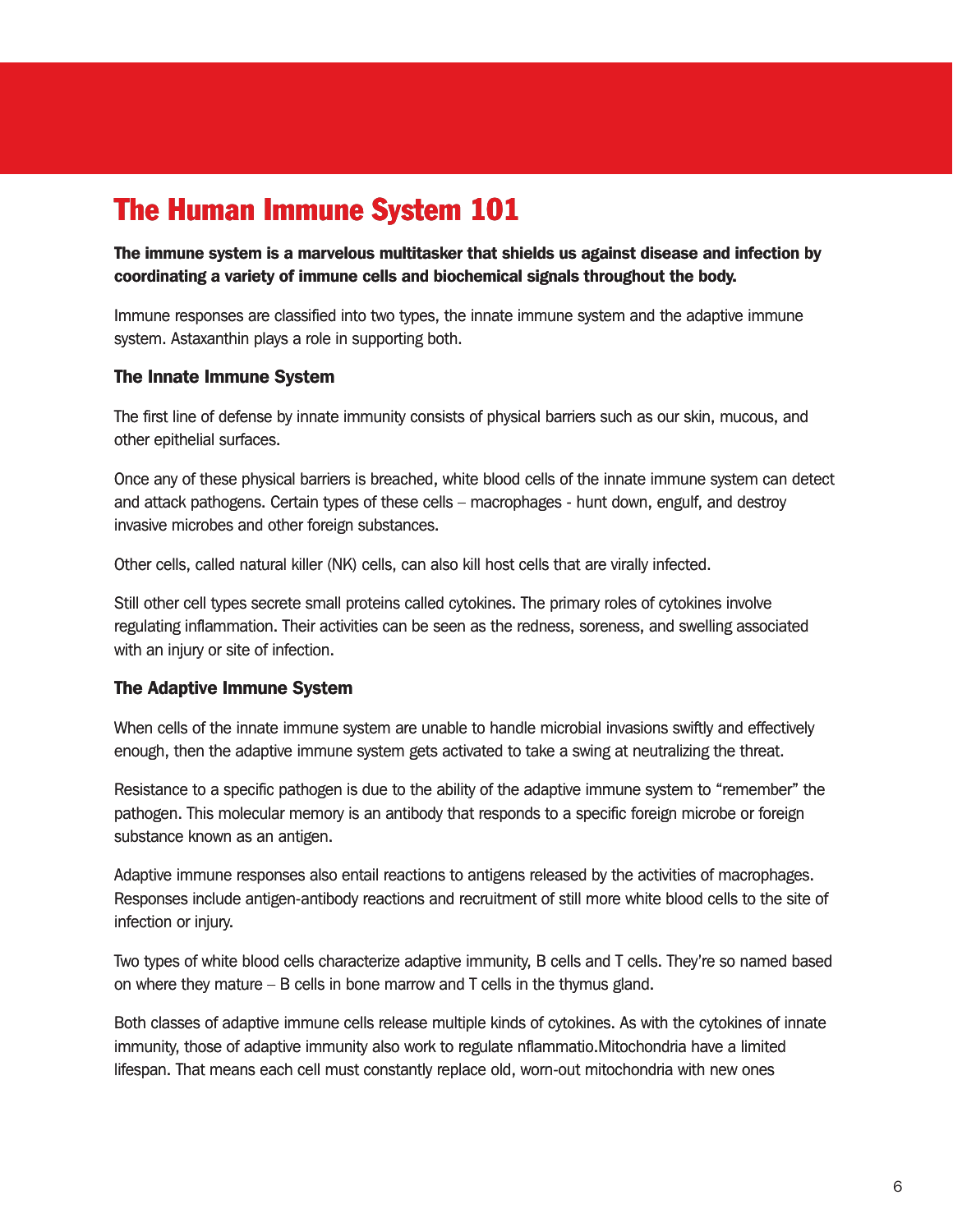#### Energy Demands of Immunity

Maintenance and activation of immune cells require energy. Energy is required to turbocharge the immune response. Demands for energy increase as activated immune cells migrate, multiply, and produce cytokines.

Energy-intensive immune responses depend on the powerhouses of cells, mitochondria. Energy generated in mitochondria is like money for paying the energy bill of immune cells.

Mitochondria are the engines of immune cells that help keep us healthy throughout our lifetime.

In addition to their role in generating energy, mitochondria are also important for immune signaling. They can regulate the activation, differentiation, and survival of immune cells (Angajala et al. 2018).

Astaxanthin specializes in supporting mitochondrial function.

# **TOP Astaxanthin Supports Immune Health 5 Ways**

Scientists focusing directly on immune health see five major categories of activity behind astaxanthin's immune benefits.

#### 1. Immune Fire Management

Inflammation is essentially a metabolic fire. It occurs when chemicals from your white blood cells enter your blood or tissues to protect your body from invaders. This raises the blood flow to the area of injury or infection. It can cause redness, swelling, and warmth.

A healthy immune system lights up these internal fires when needed. Chemically this means producing inflammatory cytokines that trigger inflammation, and then dousing the inflammatory cytokine signaling once the danger has passed.

Astaxanthin's activity in putting out metabolic fires works by either quelling the production of inflammatory cytokines directly or by controlling a gene switch that enables their production.

That gene switch is a small protein, called NF-ĸB.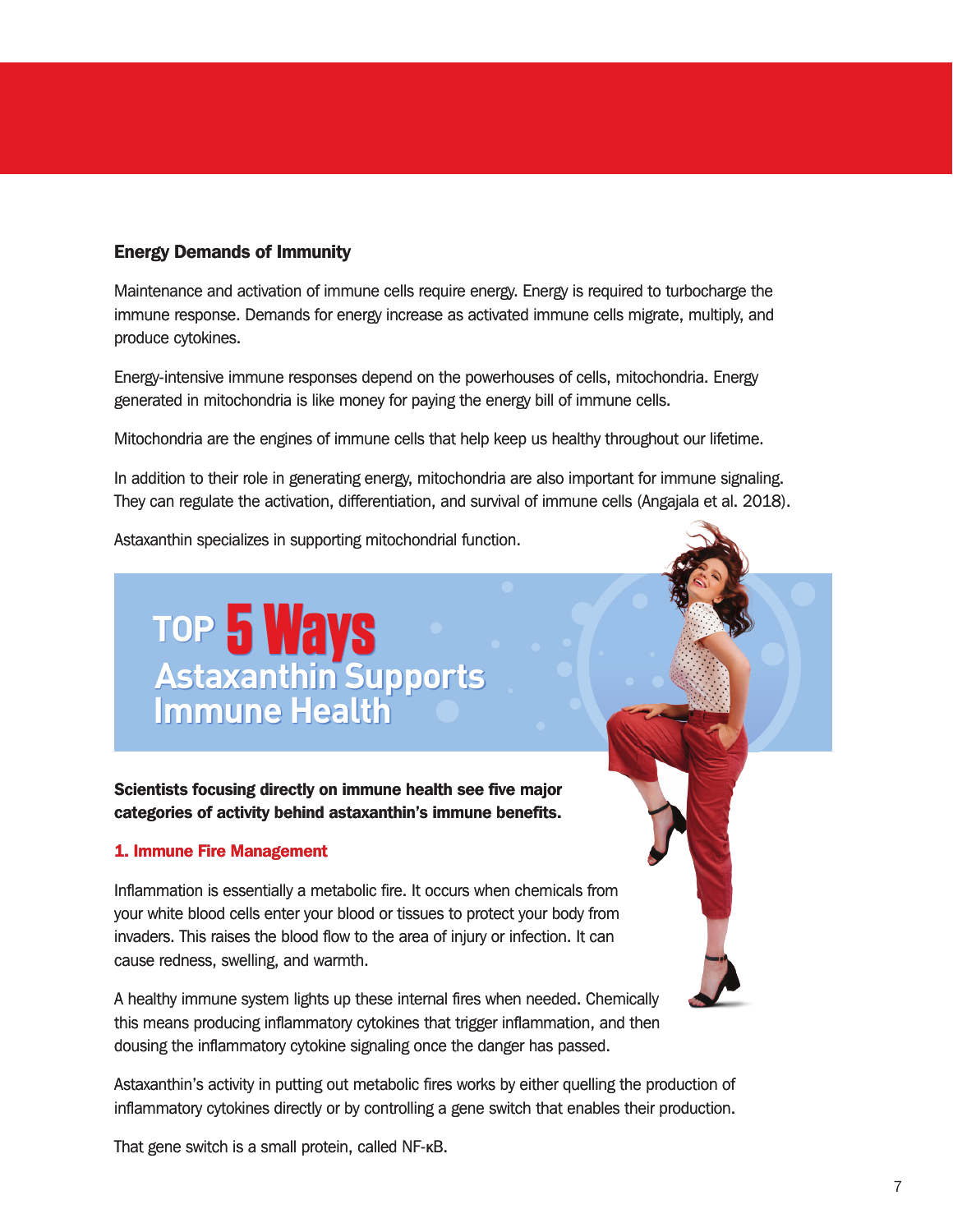The primary anti-inflammatory mechanisms entail either suppressing cytokine production directly or controlling the expression of NF-ĸB.

Astaxanthin exhibits many anti-inflammatory properties against a litany of additional cytokines, ROS, and other molecules running amok in our cells.

One more such molecule is worth mentioning here because it's been a huge target for drug development. It's an enzyme called "cyclooxygenase-2" (COX-2).

COX-2 catalyzes the formation of a hormone-like molecule, prostaglandin E2 (PGE2). Too much PGE2 can be highly inflammatory. Drugs to inhibit its production are designed to inhibit COX-2. The two most widely known COX-2 inhibitors are Celebrex and Vioxx. Unfortunately, their side effects are so troublesome that one, Vioxx, was removed from the U.S market in 2004.

*something out of a fairy tale involving beanstalks. Yet it's a crucial signaling system for controlling many aspects of immunity.*

The hunt for natural COX-2 inhibitors with fewer side effects has been ongoing for many years. The darling of this ongoing search is emerging as astaxanthin, which can significantly decrease the expression of COX-2 without side effects (Chang and Xiong 2020). The hunt for natural COX-2 inhibitors with fewer side effects has<br>
"JAK/STAT" may sound like<br>
something out of a fairy tale<br>
involving beanstalks. Yet it's<br>
involving beanstalks. Yet it's<br>
a crucial signaling system<br>
Anoth

Another aspect of inflammation gaining more attention regarding immunity involves the JAK/STAT pathway.

This pathway is comprised of a chain of molecular signaling interactions between proteins carrying molecular signals from

outside a cell to the cell nucleus. As a result of this communication system, the JAK/STAT pathway has a far-reaching influence on inflammation associated with immunity (Mehta et al. 2020).

This view resurrects notice of an earlier study showing that astaxanthin modulates the JAK/STAT-3 pathway, which is in turn responsible for regulating gene expression in immune cells (Kowshik et al. 2014).

The overall effect of astaxanthin is to dampen inflammatory signaling by this pathway (Chang and Xiong 2020).

Research on astaxanthin clearly shows its multiple anti-inflammatory effects in support of a healthy immune response.

#### 2. The Push and Pull Between Free Radicals and Antioxidants

The body is in a dynamic tug-of-war between oxidants and antioxidants. Oxidants are unstable molecules that cause damage, while antioxidants function to stabilize them. The goal is to strike a balance between these two forces, because even the destructive nature of oxidants, also known as free radicals, can have a purpose.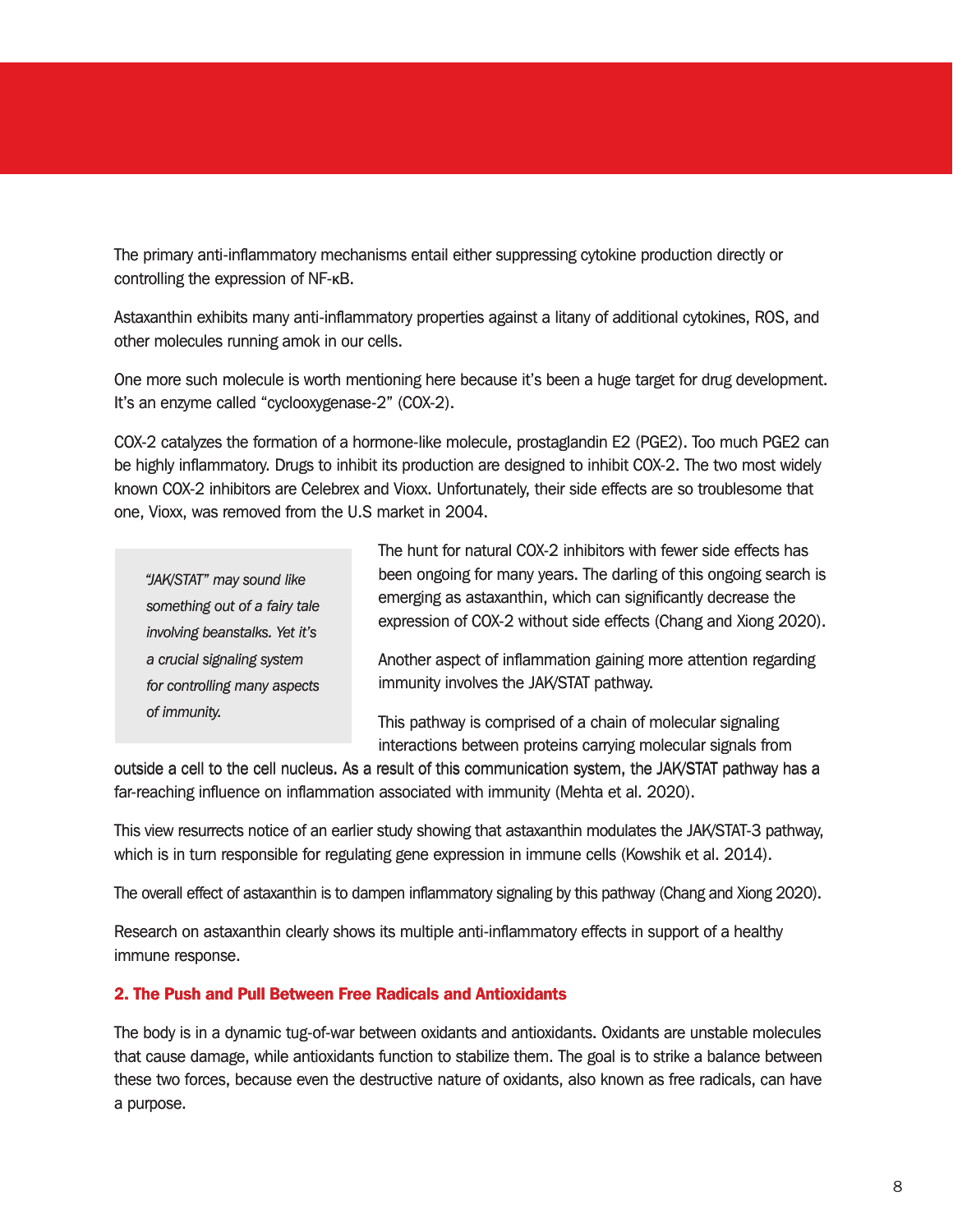In addition to producing cytokines, immune activation also releases highly reactive free radicals that kill pathogens, but can also damage host tissues. The immune response can elevate free radicals to a degree that overwhelms the body's antioxidant capacity. Dietary antioxidants may serve as a supplement to the body's own antioxidant defense in times of need.

In order to strike a balance, immune cells are particularly rich in antioxidant vitamins that help to protect them against their own oxidant production. However, our body's antioxidant defenses drop under conditions of stress, and with advancing age. For example, T cells, B cells, and NK cells from elderly individuals appear to be more sensitive to the oxidant hydrogen peroxide than the same cells from young adults. When the tug-of-war shifts in favor of harmful oxidants, additional antioxidant support is necessary to boost and maintain a healthy immune system.

A study looking at neutrophils, which are white blood cells that are part of the innate immune system, examined oxidative damage in the presence of oxidative stress (Park et al. 2010a). Lipid peroxidation and the presence of carbonyl groups both indicate oxidative damage. This study showed that neutrophils experience less oxidative damage in the presence of astaxanthin compared with untreated neutrophils. Those same neutrophils did a better job engulfing and killing a yeast pathogen in the presence of astaxanthin than in the absence of astaxanthin. This study of human neutrophils in a dish showed that antioxidant protection can help boost the activity of immune cells.

In a double-blind placebo control clinical trial, 42 healthy

*As Dr. Paris Kidd, PhD, author of the astaxanthin monograph published in Alternative Medicine Review explains: While most antioxidants lose their antioxidant status after snaring a free radical and becoming pro-oxidant, astaxanthin doesn't. It preserves its antioxidant status (Kidd 2011).*

*On top of all this, astaxanthin helps preserve your body's own antioxidant enzymes (Choi et al. 2011)*

*This further multiplies the antioxidant protection astaxanthin brings to your mitochondria.* 

*Astaxanthin also provides additional protection by activating antioxidant enzymes via Nrf2 (Wu et al. 2014).*

individuals supplemented with 0, 2, or 8 mg/day of natural astaxanthin for 8 weeks. Concentration of the oxidative stress marker, 8-OHdG, was lower with both 2 mg/day and 8 mg/day natural astaxanthin at week 4 compared to placebo.

In the same clinical study, blood samples were collected on weeks 0 and 8 to assess B and T cell proliferation in response to various antigens. B and T cell proliferation increased by 26% or 28%, respectively, in the natural astaxanthin group at 8 mg/day after 8 weeks compared with the control group after 8 weeks. Natural astaxanthin supplementation also resulted in higher NK cytotoxic activity after 8 weeks compared with the placebo group. This study showed that astaxanthin helped support immune cells involved in both the adaptive and innate immune responses.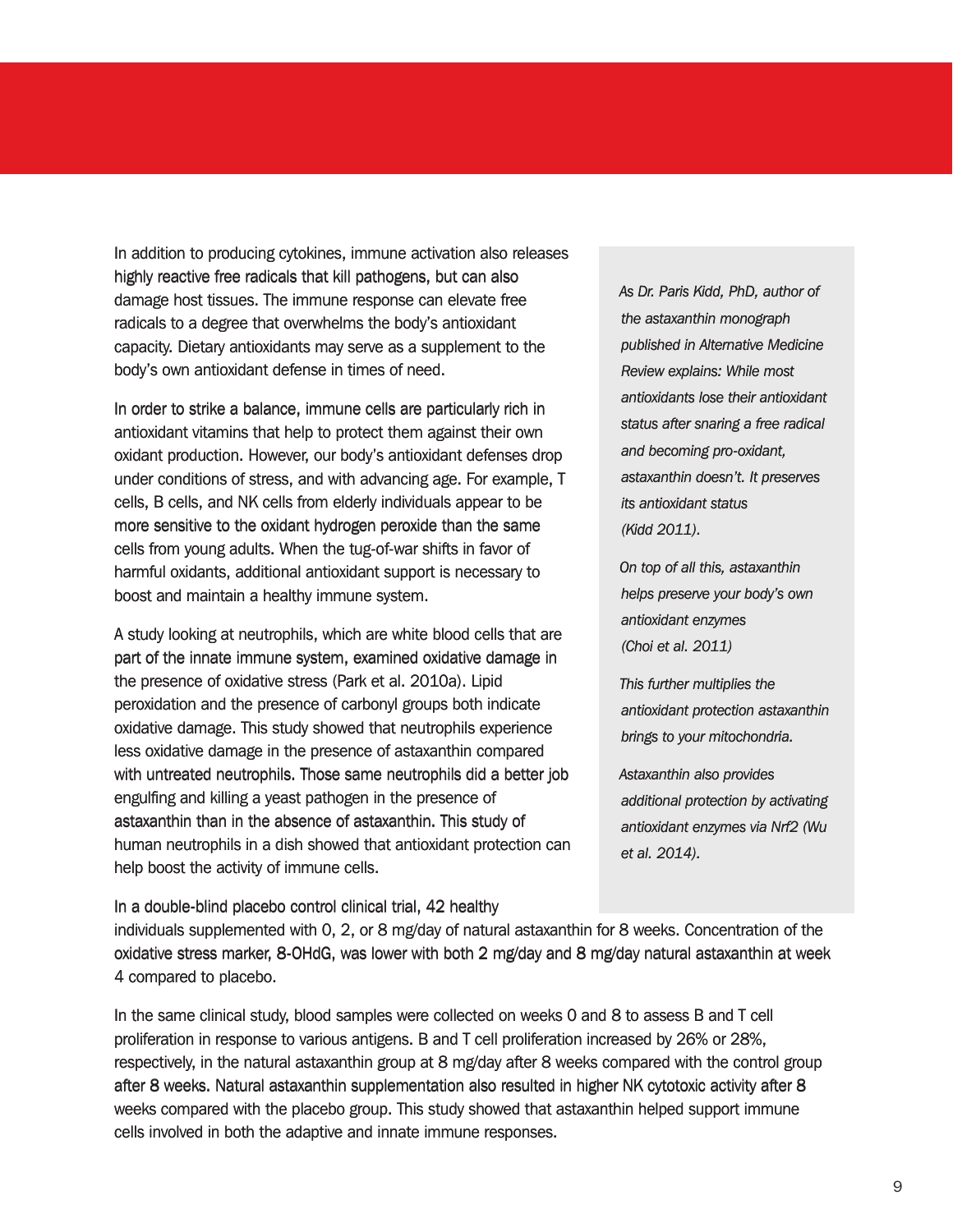The antioxidant support provided by natural astaxanthin, and its preferred location in the mitochondria, may serve to protect immune cells against an overwhelming accumulation of free radicals.

#### 3. Mitochondria – Tiny Machines Behind Immunity

Mitochondria are those submicroscopic parts of cells that every biology student has to know about. They're typically described as the energy powerhouses of the cells.

However, focusing on mitochondria only as energy producers is an oversimplification.

Healthy mitochondria are therefore the foundation of a healthy immune system

Research on how to nourish mitochondria has become more important than ever.

That's where astaxanthin steps up as an incredibly powerful mitochondrial nutrient.

#### MITOCHONDRIA = IMMUNE HEALTH

Indeed, they just may be the most important parts of cells running the whole immune show. Immunity and mitochondria are interlinked with each other. Their linkage is highlighted by the role of mitochondria in the activation, differentiation, and survival of immune cells (Angajala A et al. 2018).

Mitochondria can impact the immune system in many additional ways. A few of the better-known activities include:

- A. Mitochondrial ROS and their brethren, RNS (reactive nitrogen species), regulate gene expression in immune cells.
- B. A mitochondrial membrane protein, UCP2, helps control the production of ROS.
- C. Immune cell mitochondria send their DNA (mtDNA) into their cells, also helping to regulate immune cell genes.
- D. mtDNA can activate cytokine expression.
- E. Energy metabolism influences immune cells to be either pro-inflammatory or anti-inflammatory, depending on cell type.
- F. Release of amino acids from mitochondria fuels T-cell function.
- G.The mitochondrial antiviral signaling (MAVS) pathway in the mitochondrial membrane fosters its cell's inflammatory response to viral infections.

The term, "mitochondria" has<br>
Research on how to nourish mitochondria has become more<br>
important than ever.<br>
That's where astaxanthin steps up as an incredibly powerful<br>
mitochondrial nutrient.<br>
about mitochondria. Mitocho *already seeped out of the professional journals and into the mainstream media. Dr. Oz talks about mitochondria. Mitochondria have been discussed on Oprah. The Huffington Post as well as popular blogs – albeit for more of a sophisticated health crowd - MindBodyGreen.com, BeWell.com, DrMercola.com, MarksDailyApple.com and Bulletproof.com have all published featured articles on mitochondrial nutrition.*

> *Popular home cooking guru, Leanne Ely, even has a Mitochondria Soup recipe listed on her Saving Dinner website.*

*And if you do a quick look on Amazon, you'll find nearly 450 supplements marketed specifically to help your mitochondria.*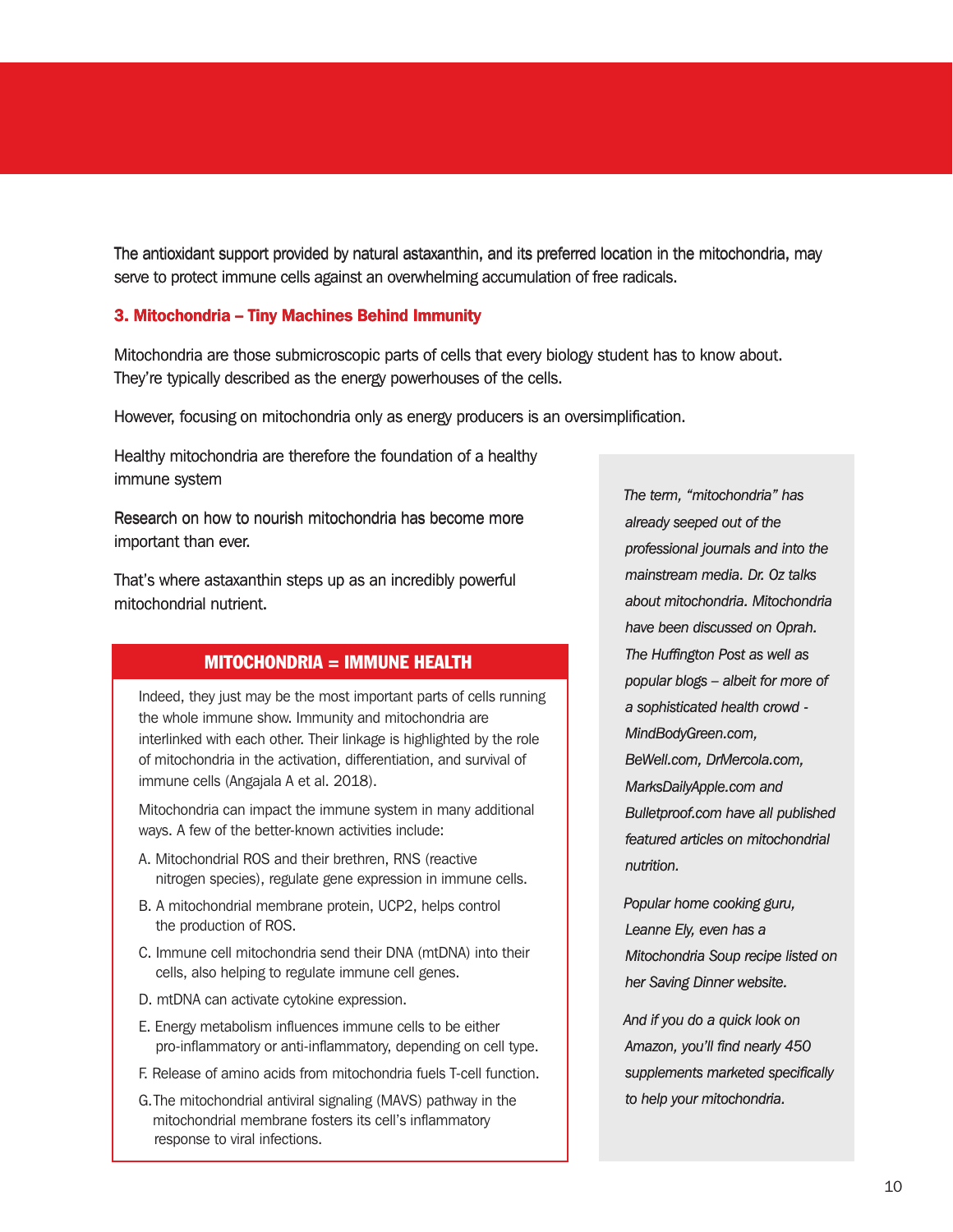#### Astaxanthin – The Nutrient of Choice for Mitochondrial Health Astaxanthin – The Nutrient of Choice for Mitochondrial Health

Astaxanthin is perfectly designed to help mitochondria do their best in several ways. Astaxanthin is perfectly designed to help mitochondria do their best in several ways.

#### A. It preferentially accumulates in the mitochondria. A. It preferentially accumulates in the mitochondria.

In a study of the relative distribution and uptake percentages of natural astaxanthin in whole leukocytes and subcellular fractions of dogs, as much as 50% of the total membrane-bound astaxanthin was found in the mitochondria (Park et al. 2010b). In a study of the relative distribution and uptake percentages of natural astaxanthin in whole leukocytes<br>and subcellular fractions of dogs, as much as 50% of the total membrane-bound astaxanthin was found<br>in the mitochond

So, when we take natural astaxanthin, we know a significant amount goes right to the mitochondria.

#### B. It's perfectly designed to protect the mitochondria. B. It's perfectly designed to protect the mitochondria.

The mitochondrial membranes are where ATP production happens… and where most of the free radical damage occurs.

*a new mitochondrial nutrient, she'd be hard put to surpass the properties of astaxanthin.*

Astaxanthin is unique in its ability to safeguard mitochondrial membranes.

It has two hydrophilic ('water-loving') ends, meaning each molecule can anchor to both sides of the membrane's water-soluble exterior. Astaxanthin's lipophilic ('fat-loving') center can then span the membrane's lipid interior between its two hydrophilic sides. If Mother Nature were to design<br>
In mitochondrial membranes are where ATP production happens...<br>
and where most of the free radical damage occurs.<br>
Astaxanthin is unique in its ability to safeguard<br>
Astaxanthin is unique i

Here's how Dr. Mark Miller, PhD, former AstaReal Global Ambassador and expert on astaxanthin explains what that means…

*Imagine the membrane is like a river with two banks. The river is the inner part of the membrane made up of lipids, flowing through the center. And the banks are the outside of the membrane made up of hydrophilic protein-lipid molecules.*

*Like a net extending across a river, astaxanthin extends across each membrane and catches any of the destructive free radicals "swimming" up the lipid center of the membrane. Astaxanthin's two polar ends anchor it to each bank, the membrane's hydrophilic outside.*

In contrast, other antioxidants like vitamin C, vitamin E and beta-carotene can't do the same job. They don't have the right shape, the right length or the right amphiphilic qualities that allow astaxanthin to both span the hydrophobic center of the membrane and anchor in the hydrophilic "banks."

In one experiment testing different carotenoids on a simulated membrane, all antioxidants except astaxanthin disrupted the phospholipid membrane structure and made its free radical damage worse.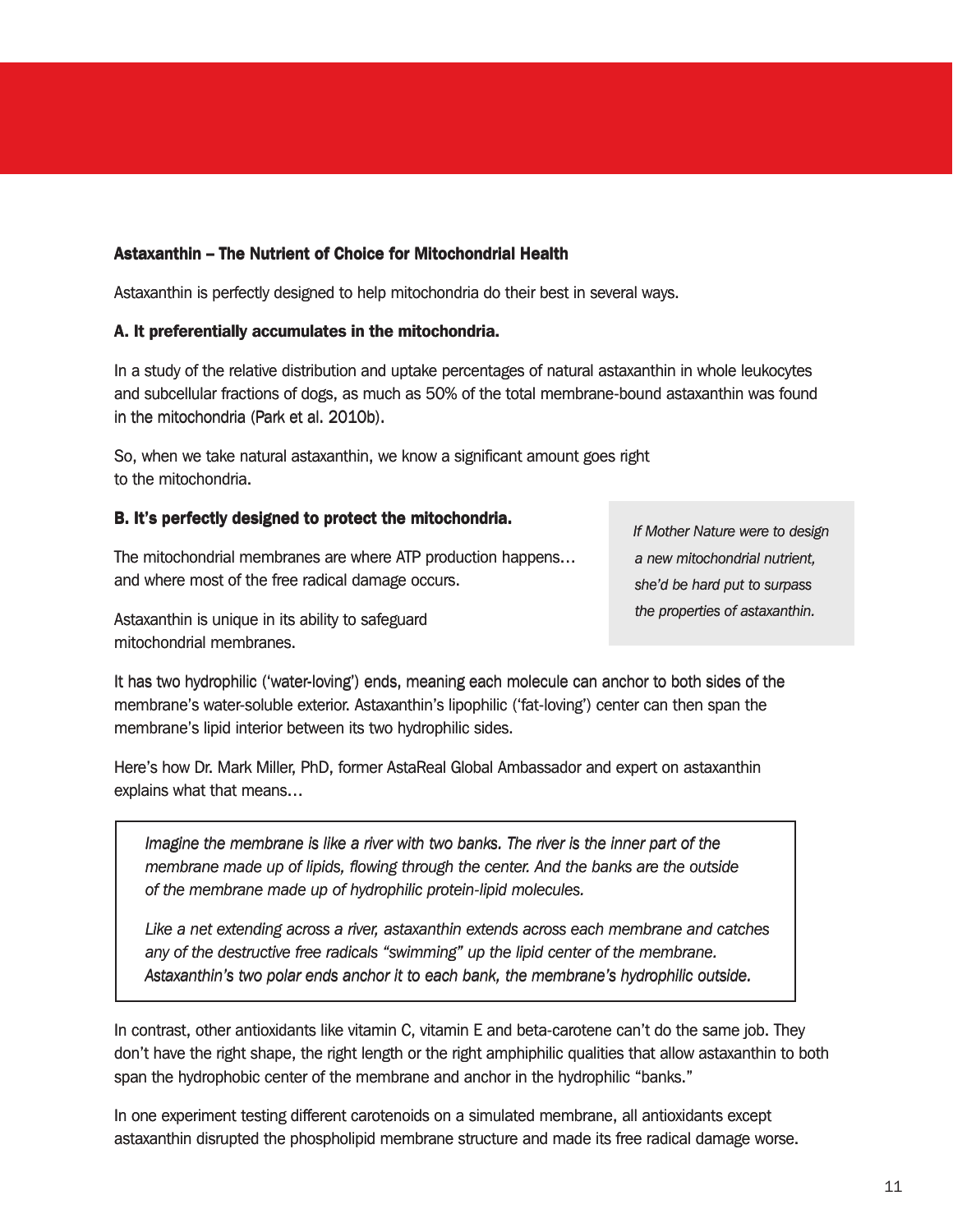Natural astaxanthin was the only antioxidant tested in the experiment that reduced the free radical damage (by 41%!) and helped maintain the integrity of the membrane (McNulty et al. 2007).

#### C. Natural astaxanthin turbocharges your mitochondrial engines by enhancing utilization of fat.

Fat is the most efficient fuel for your mitochondrial engine. One gram of fat can produce six times the amount of ATP as one gram of glucose. By shifting to fat for fuel, mitochondria increase their capacity for ATP production.

Research indicates astaxanthin increases fat burning while reducing carbohydrate use for fuel (Aoi et al.

2008). On the molecular level, astaxanthin significantly increases the coordination of the fat transfer molecules, carnitine palmitoyltransferase 1 (CPT 1) and fatty-acid translocase (FAT/CD36), which work together to carry out the rate-limiting step of fat oxidation in mitochondria. It also seems to protect CPT 1 from oxidation.

*Savvy formulators have already put the two best mitochondrial biogenesis supplements together in an energy drink: astaxanthin and PQQ.*

A recent study of recreationally trained cyclists confirmed its role in fat metabolism. Supplementation with 12 mg daily for 7 days enhanced whole-body fat oxidation rates as measured in the final stages of a 40-kilometer endurance event (Brown et al. 2021).

#### D. Natural astaxanthin promotes mitochondrial biogenesis.

Mitochondria have a limited lifespan. That means each cell must constantly replace old, worn-out mitochondria with new ones.

Two published studies on mice have shown astaxanthin consumption leads to higher levels of PGC-1α in their skeletal muscles.

PGC-1α triggers mitochondrial biogenesis (Kanazashi et al. 2014; Liu et al. 2014).

More recently, astaxanthin was found to stimulate mitochondrial biogenesis by activating the enzyme AMPK (adenosine 5' monophosphate-activated protein kinase) (Nishida et al. 2020). AMPK is known as the body's "master regulator of energy metabolism." their skeletal muscles.<br>PGC-1a triggers mitochondrial biogenesis (Kanazashi et al. 2014; Liu et al. 2014).<br>More recently, astaxanthin was found to stimulate mitochondrial biogenesis by activating the enzyme<br>AMPK (adenosine

AMPK levels diminish as we age, leading to changes in appetite, body weight, and energy levels.

Building new mitochondria slows down all those changes.

The more healthy mitochondria you make, the more energy you can produce, regardless of your age.

The many positive influences of astaxanthin on mitochondria are more than a foundation for immune health. They're the basis for all health.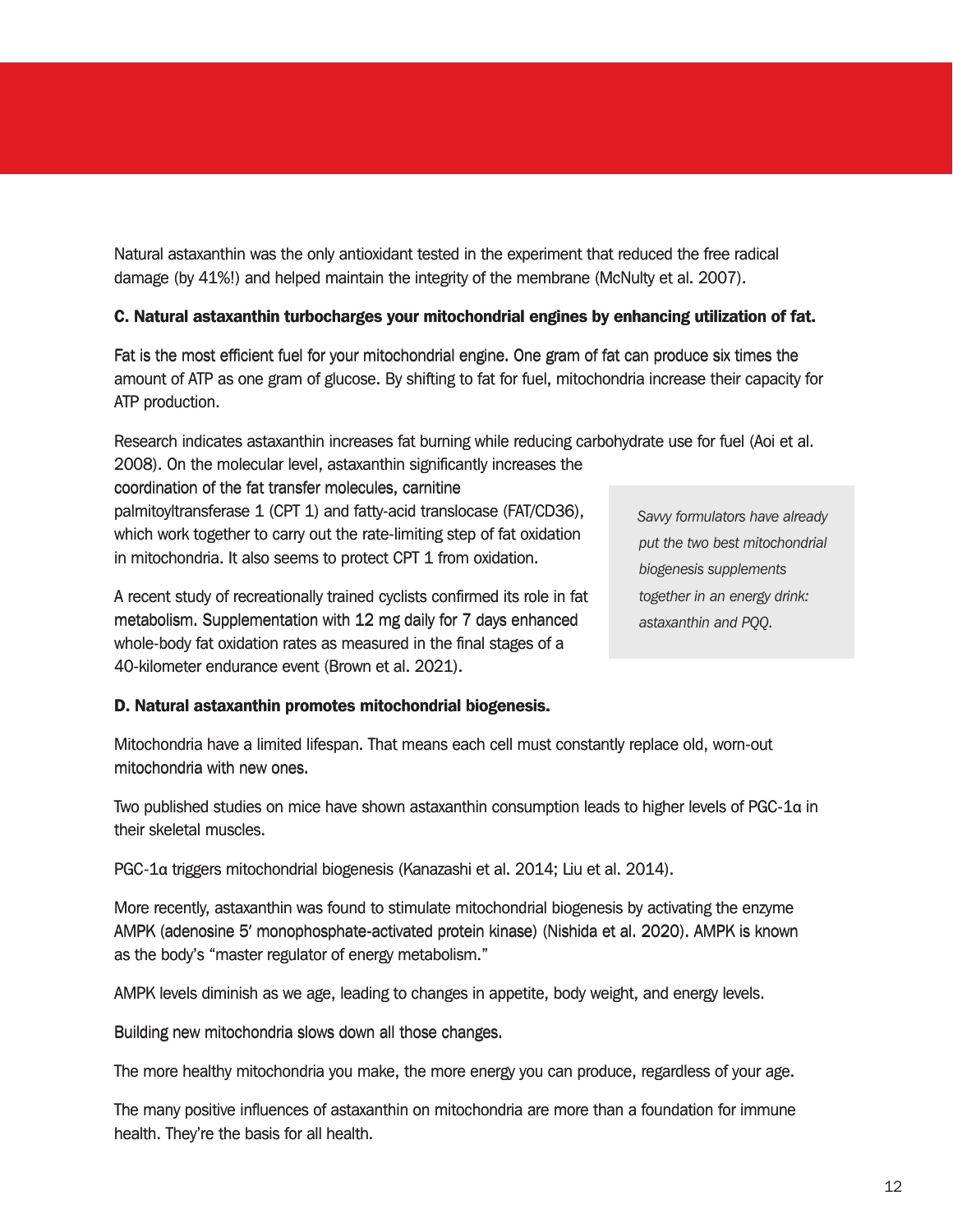#### 4. Direct Immunomodulatory Actions

In a nutshell, astaxanthin stimulates white blood cell proliferation, natural killer (NK) activity, and the total number of T- and B- immune cells (Park et al. 2010a).

It also stimulates the production of polyclonal antibodies (Okai and Higashi-Okai 1996), immunoglobulins (Jyonouchi et al. 1995), and a rapid increase in CD8+ T-cells (Diao et al., 2019).

Astaxanthin's role in boosting immunoglobulins is particularly astounding considering its effects on the most abundant immunoglobulin of all: immunoglobulin A (IgA).

IgA is produced by the mucosal immune system as part of the body's first line of defense against harmful microbes and food antigens. This system consists of mucous membranes secreting saliva in the mouth and mucous in the gut and lungs.

IgA accounts for most of the antibody production in the gut, where about 70% of our immune cells are produced. It's also the most abundant immunoglobulin in saliva.

*Astaxanthin helps build immunity as soon as you open your mouth. It just gets better from there.*

A person weighing 175 lbs. can produce a little over 5 grams of IgA every day, equivalent to roughly one teaspoon of sugar (Bakema and van Egmond 2011).

Immunoglobulin defense against invading pathogens begins with secretory IgA (sIgA) in saliva, where it binds directly to microbes to prevent them from passing through the epithelial cells lining the inside of your cheeks.

SIgA defense falters when its levels drop in response to stress and to aging.

Two studies show AstaReal® Astaxanthin's direct influence on sIgA levels in response to stress.

The first study revealed a significant increase in sIgA levels in exercise-stressed elite soccer players after 90 days of training and supplementation (Baralic et al. 2015).

Soccer players in general have been shown to benefit from astaxanthin in many ways. No matter the exercise-induced challenge, astaxanthin always reduces oxidative stress from exertion (Baralic et al. 2013; Djordjevic et al. 2012).

The second study reported results of astaxanthin's effects on older adults (avg. age, 48 years) after 8 weeks of regular stress induced by using a mental calculation task and by stationary bike exercise (Hongo et al. 2016). SIgA levels remained unchanged in the treatment group. In contrast, the equally stressed placebo group showed a significant decrease in sIgA levels.

These studies suggest that AstaReal® Astaxanthin may support mucosal immunity, which functions as a first line of defense against inhaled and ingested pathogens, under conditions of mental and physical stress.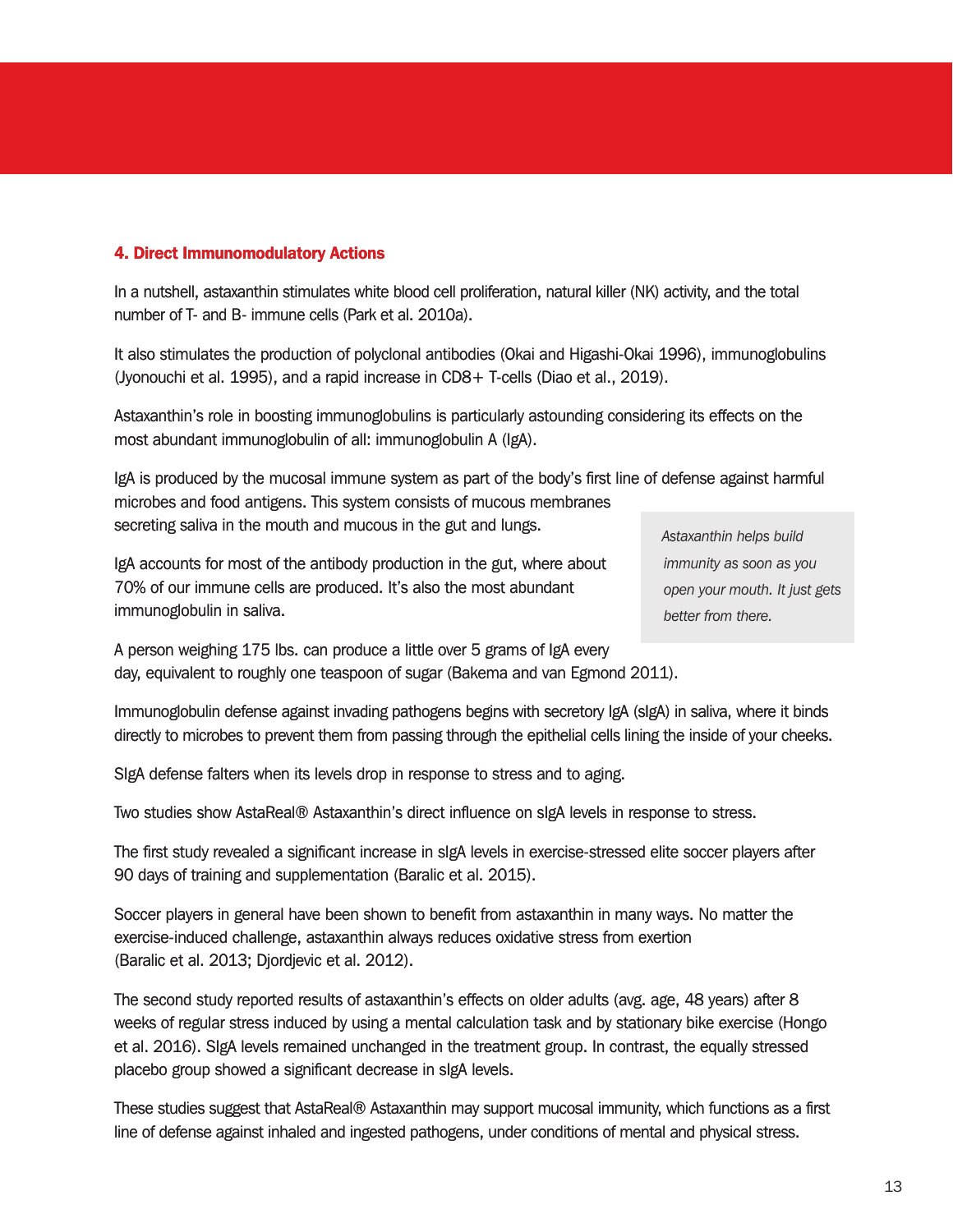#### 5. Support for the Gut Mucosa and Microbiome

The amount of IgA produced in association with mucosal membranes is greater than all other types of antibodies combined (Fagarasan and Honjo 2003). However, boosting sIgA levels is just one aspect of how astaxanthin can aid mucosal immunity.

Astaxanthin also provides benefits to mucosal immunity by its influence on friendly gut bacteria protecting the mucosa.

Mucosal health is tied to a healthy microbiome. Gut bacteria are necessary for the complete development of mucosal innate and adaptive immunity (Neish 2014; Neish and Denning 2010).

A recent study in mice showed how astaxanthin supplementation led to beneficial changes in microbiome composition (Wu et al. 2020). These microbial changes directed a reduction in oxidative stress and gut inflammation.

This study confirms earlier work showing how astaxanthin benefits mucosal cells when they become inflamed by overgrowth of a common gut bacterium, Helicobacter pylori. A stomach bloom of this microbe can lead to chronic inflammation and stomach ulcers.

In this study astaxanthin reduced the harmful impact of H. pylori. It did so by dampening the rise in cytokines from Th1 cells associated with H. pylori overgrowth. In so doing, astaxanthin influenced a shift from pro-inflammatory Th1 cytokines to anti-inflammatory Th2 cytokines in the gut of a mouse model (Bennedsen et al. 1999; Talikdar et al. 2020).

This observation may in part explain why a clinical study of 132 individuals with functional dyspepsia resulted in significantly reduced reflux symptoms after 4 weeks of treatment with AstaReal® Astaxanthin (Kupcinskas et al. 2008).

Astaxanthin also helped promote friendly gut bacteria, as shown in pre-clinical studies described in US Patent #10894022. AstaReal® Astaxanthin increased Akkermansia muciniphila populations to a level 11.7 times greater than was found in the control group.

The AstaReal scientific team has garnered three patents germane to gut health centered around these studies.

They are:

*Oral preparation for the prophylactic and therapeutic treatment of Helicobacter sp. infection. US Patent #6,262,316.* 

*Treatment of dyspepsia. US Patent #6,923,967.*

*A Method for Increasing Akkermansia in Intestinal Bacterial Flora by Ingesting Astaxanthin. US Patent #10,894,022 B2.*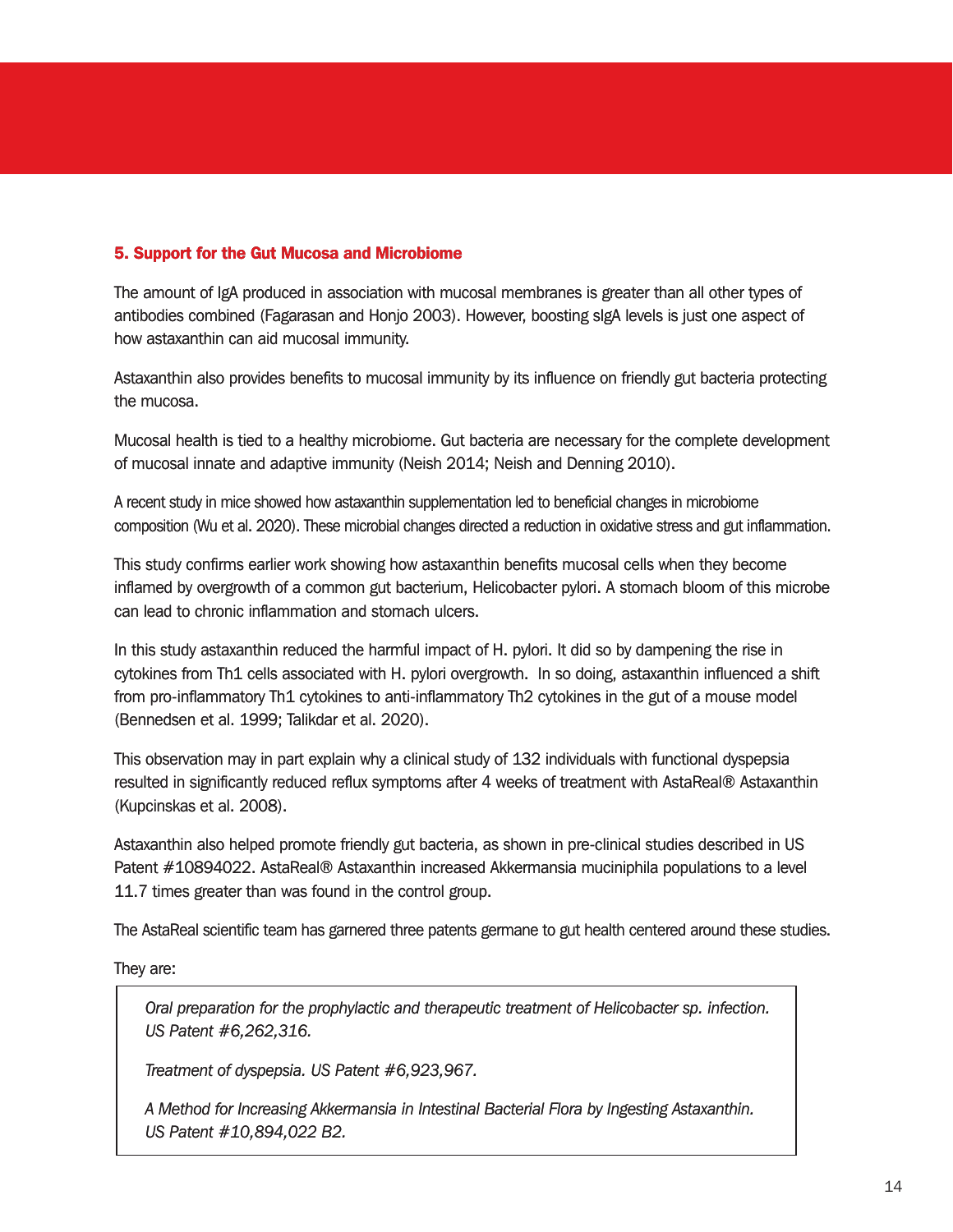# The New Era of Immune Health: Science-Backed Opportunities for Astaxanthin

#### Formulations

According to PubMed, more than three dozen research articles on astaxanthin and immunity have been published just since 2020, equaling the number of studies released over the six years prior to that.

It's clearly a hot research topic, and it's getting hotter.

This research is timely for creating new products for immune health backed by science.

Market demand is certainly there.

The upward trend for immune health supplements continues to accelerate. According to a 2020 survey by the Council on Responsible Nutrition, more and more consumers report that immune health is a key consideration for using supplements

*The COVID-19 crisis has made consumers around the world increasingly aware of the critical role a strong immune system can play in health maintenance and disease prevention - and they're taking action. Moreover, fears of possible additional outbreaks and new SARS-CoV-2 variants have created a new need for preparedness, which is likely to be the new normal and a very big business opportunity going forward.*

*Dr. A. Elizabeth Sloan, President Dr. Catherine Adams Hutt, Chief Scientific and Regulatory Officer Sloan Trends, Inc.*

Together, market demand and research combine to present business opportunities for creating immune health products with astaxanthin.

It's a bright future for a remarkable natural product.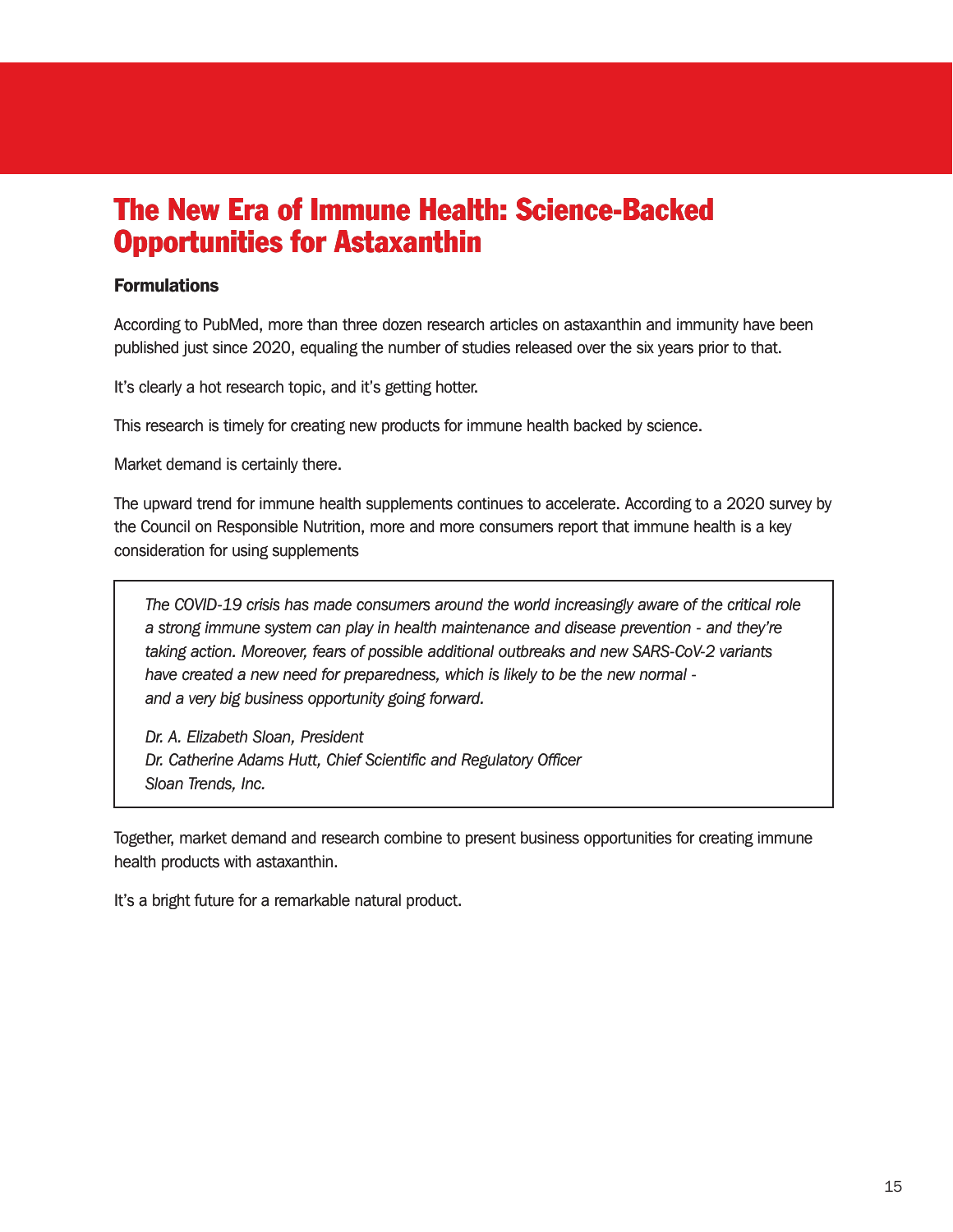# AstaReal: The World's Leading Producer and Innovator of Natural Astaxanthin

#### What Makes AstaReal So Good?

**Originality.** AstaReal pioneered the development of natural astaxanthin as a nutritional ingredient.

High Potency. AstaReal<sup>®</sup> Astaxanthin has been shown to be the most potent product on the market

**Safety.** As other companies have more recently entered production, AstaReal has continued to lead the industry in research, safety, quality, technical innovation and reliability. AstaReal is backed by 40+ safety studies.

#### ASTAREAL LEADS THE ASTAXANTHIN INDUSTRY IN…

- Innovation
- Product quality, stability, and potency
- Safety
- Scientific research
- Patents
- Client support
- Production technology
- Environmental sustainability
- Significant certifications by federal agencies and third-party organizations

**Research.** AstaReal® Astaxanthin is the most studied form of the nutrient worldwide. Over 150 research studies (including 70+ clinical trials) have been completed on AstaReal® Astaxanthin.

**Patents.** With more than a dozen approved patents as of 2021, AstaReal is also the leading holder of patents related to the use of natural astaxanthin in humans.

**Superior Production.** AstaReal pioneered technology for cultivating of H. pluvialis using indoor photobioreactors. This is the only cultivation method for ensuring the highest quality and cleanest hygiene-controlled product, maximum astaxanthin stability, and consistently high yield in every batch. It's the only company to use indoor cultivation in the USA. And it's the only company to both cultivate and extract algae in the USA.

Chlorophyll Free. Cultivation control for growing H. pluvialis cells to full, chlorophyll-free maturity. Chlorophyll and chlorophyll breakdown products (pheophorbide) otherwise would detract from astaxanthin's stability.

**Environmental Responsibility.** Production at the facility in Moses Lake, Washington, relies on renewable hydroelectric energy from the Columbia River.

*AstaReal generously provided a significant amount of high quality information and content to help support us in the building of an online platform and messaging for our 6 mg TrueAsta. We have great confidence in AstaReal's quality, science and people. Most important, many of our customers are happy with the benefits they experience and feel with AstaReal.*

> *- Carl Pradelli CEO & President NatureCity*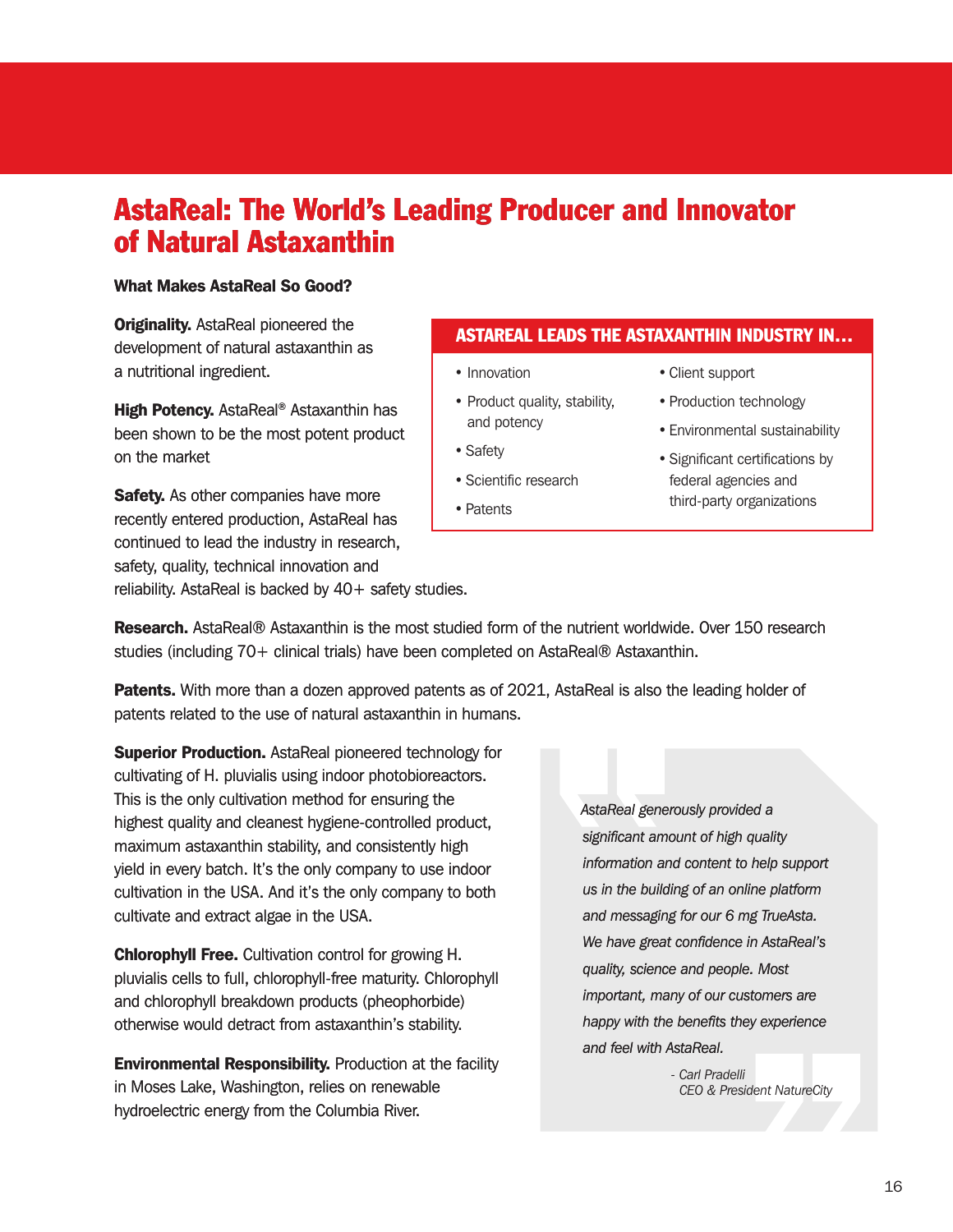**Significant Certifications.** AstaReal has obtained an impressive list of approvals from federal agencies and third-party organizations. They include:

1. USP (United States Pharmacopeia), Verified Dietary Ingredient, the gold standard for approving claims for identity, strength, purity, and quality of dietary ingredients

2. FDA Notified GRAS status

3. Health Canada, which recognized AstaReal as the only astaxanthin brand with a Natural Product Number (NPN)

4. The Paleo Foundation, the world leader in independent paleo certifications

5. National Animal Supplement Council, where AstaReal® Astaxanthin is the only preferred supplier of natural astaxanthin for pet supplements

6. Third-party tested as free of PAH carcinogens and skin irritants like pheophorbide (a chlorophyll breakdown product)

*As the industry leaders in natural astaxanthin, we feel it is our responsibility to help educate everyone on the benefits of AstaReal® Astaxanthin through podcasts, webinars, social media, co-marketing campaigns, and our consumer education website. We work together with our B2B customers to help find the most impactful messaging tailored to your target consumer. So you can communicate the many reasons why AstaReal® Astaxanthin is a wellness powerhouse and get people excited about your product. tailored to your ta.*<br> *communicate the<br>
<i>al® Astaxanthin is*<br> *e and get people (*<br> *t.*<br> *- Arun Nair* 

 *President & CEO AstaReal Inc*

7. Kosher and Halal certifications

*from concept through to product* 

### Client Support

AstaReal provides valuable resources for helping clients with formulating, manufacturing, and marketing new products.

#### Formulating.

AstaReal offers broad experience for assisting in the design and implementation of new product formulations for piquing your customer's interest.

It includes access to on-call PhD-level technical support staff and a team with  $30+$  years of accumulated experience in natural astaxanthin product development.

No matter how imaginative your ideas might be.

breakdown product)<br>
T. Kosher and Halal certifications<br>
T. Kosher and Halal certifications<br>
The AstaReal team worked closely with us<br>
for **helping clients with formulating,**<br>
from concept through to product<br>
development an *development and co-marketing post launch. They truly were key partners in the success of this innovative dog chew launch. Their expertise and level of service was exemplary, and we are excited about our future with AstaReal.*

*The AstaReal team worked closely with us* 

*- Kerri DaSilva Director of Marketing Ark Naturals Company*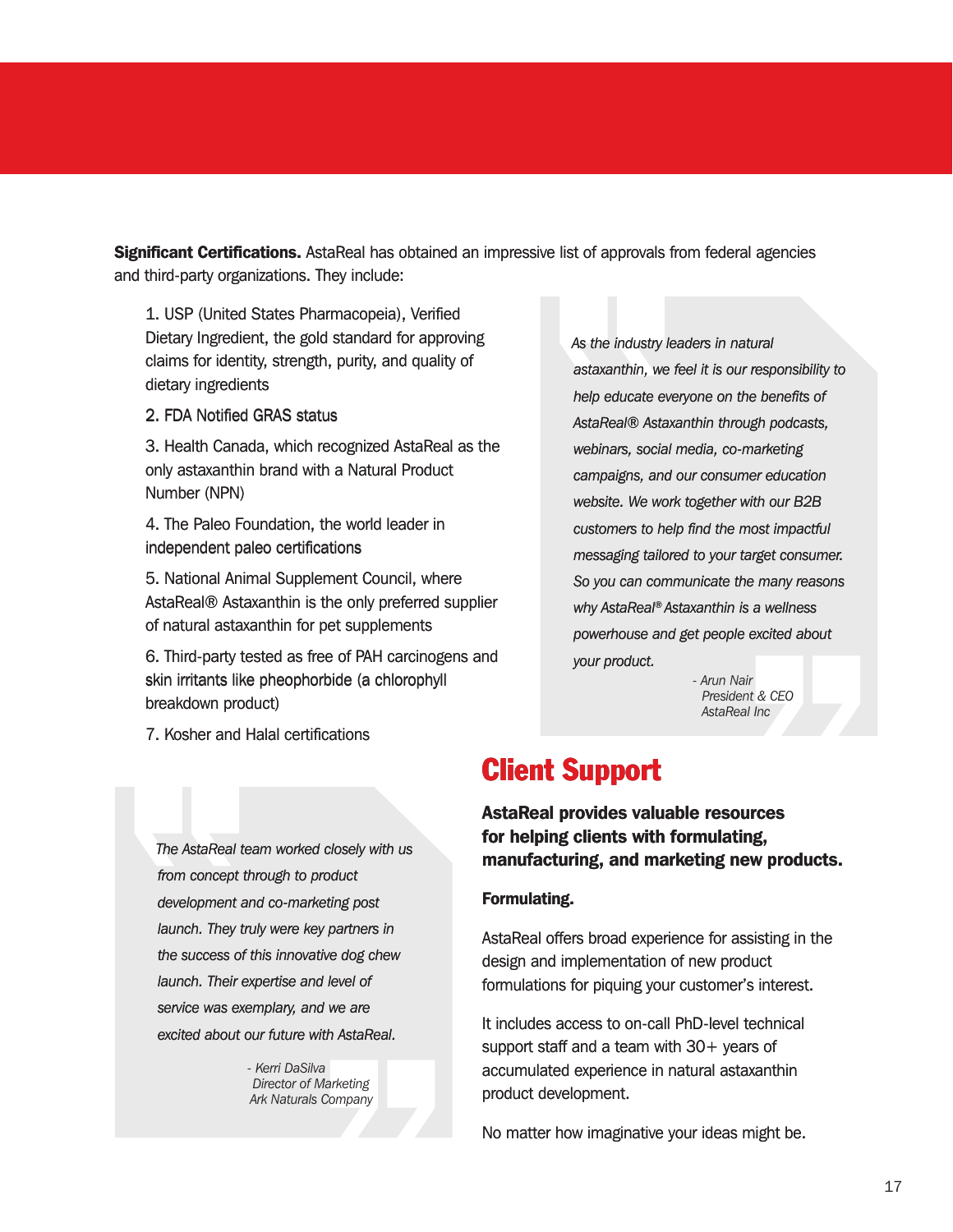#### Manufacturing. Manufacturing.

The AstaReal team is a powerful resource for collaborative problem solving. The AstaReal team is a powerful resource for collaborative problem solving.

Production from indoor, climate-controlled bioreactors creates reliable throughput from a scalable supply chain.

AstaReal is the only astaxanthin producer whose entire manufacturing process, from algal cultivation to final product, occurs in the USA.

Streamlined manufacturing enables the shortest and most efficient path to new product creation.

#### Marketing.

Partnering with AstaReal will help you create a consistent and quality product that will promote compliance.

The company focuses on maintaining quality assurance and transparency for brand labels and keeping you informed on changing regulations.

You also benefit from impactful marketing support with messaging tailored to your target audience.

AstaReal recognizes that safety, efficacy and claim substantiation with quality human clinical studies are essential for building consumer trust and loyalty. This is why AstaReal has invested in a portfolio of 70+ human clinical studies, which our experts will help you navigate so you can find the best studies to support your desired claims with data and research.

Finding the big idea: Every great product starts with a big idea. AstaReal understands the power a big idea has for creating an effective marketing strategy that will result in a ton of repeat visitors and referral traffic over and over again.

The ease of working with AstaReal helps to reduce your workload and to avoid unnecessary risks when introducing a new immune health formulation.

It saves you time and money.

It also establishes trust and dependability you can count on.

The bonus is developing valuable personal relationships between AstaReal and your company.

*"I have worked together with the AstaReal team to develop a delicious astaxanthin chocolate truffle. The team was clearly experienced in chocolate products and were able to advise on astaxanthin forms and formulations. I am very pleased with our work together and the final product. AstaReal material was of excellent quality and their expertise around the ingredient was a real value add and saved me time.*

> *- Bob Settineri Biomedical Research Consultant Sierra Productions*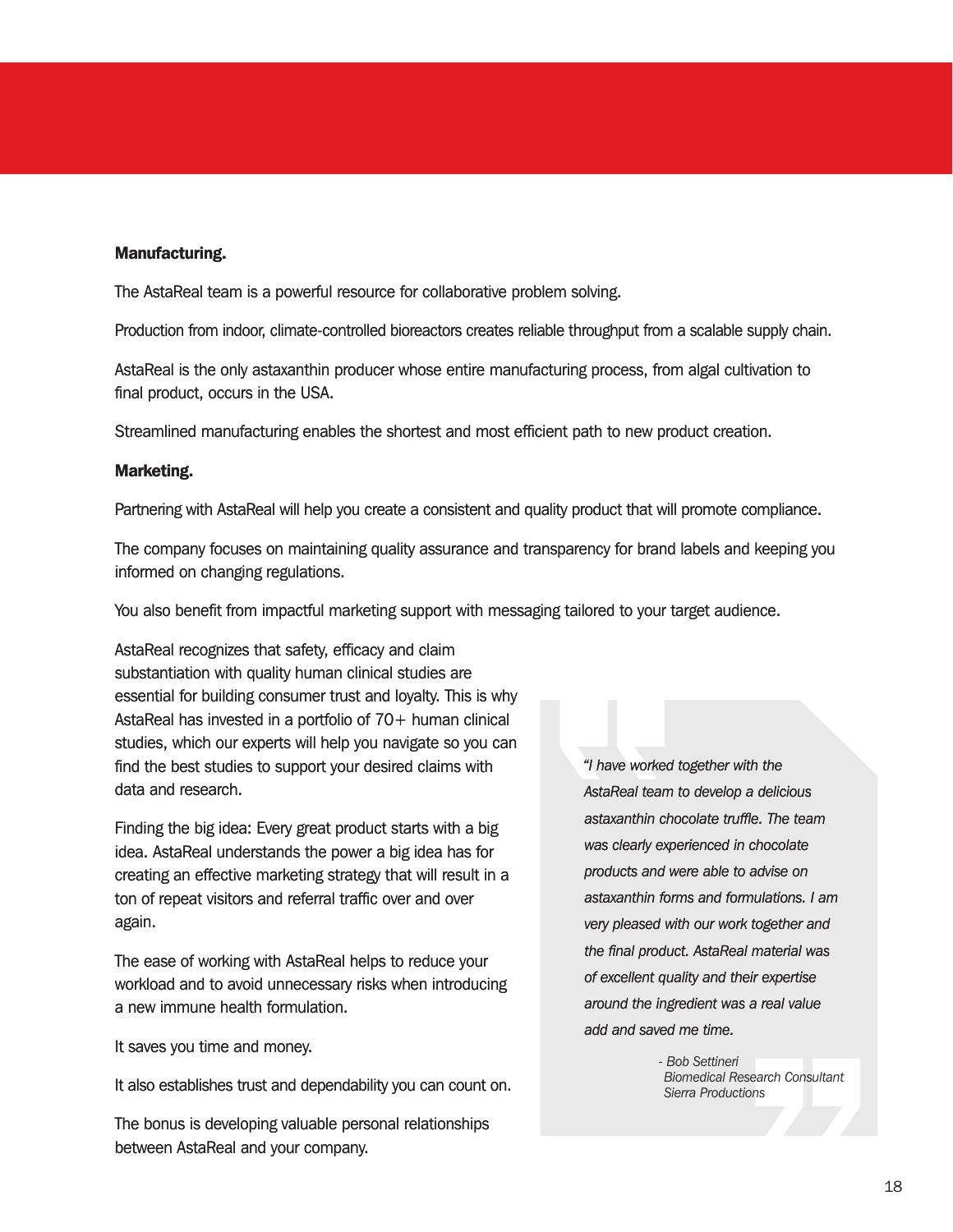# Formulating with AstaReal® Astaxanthin

AstaReal® Astaxanthin is available in different forms for optimizing a wide range of formulations.

AstaReal<sup>®</sup> L10 is a high quality natural astaxanthin sCO2 (solvent free) extract with excellent stability. L10 is suitable for use in food supplements, cosmetics and as a feed ingredient.

**AstaReal<sup>®</sup> CWS25** is a spray dried, water dispersible powder containing 2.5% natural astaxanthin plant extract. This functional powder is specifically designed for use in powdered drinks and functional foods. Its excellent powder properties and extremely mild flavor and odor offer unsurpassed compatibility, and it fully dissolves in just 30 seconds!

AstaReal<sup>®</sup> P4AF is a high quality powdered natural astaxanthin extract exhibiting excellent potency. It is designed to fill multiple formulations. P2AF is directly compressible, cold water dispersible, very stable, flowable and free of the major allergens as identified by the FDA. This form is ideal for two-piece capsules, tablets, powdered drinks, nutritional bars and more.

AstaReal<sup>®</sup> EL25 is a high quality, water dispersible, astaxanthin extract beadlet, containing 2.5% natural

astaxanthin. It's water dispersible, very stable, flowable and free of the major allergens as identified by the FDA. This form is ideal for two-piece capsules, powdered drinks, functional foods and more.

AstaReal<sup>®</sup> CLEAR100-C(S) is a high-quality water-dispersible natural astaxanthin with high heat stability, high clarity, a wide pH range and good taste compatibility. It's ideal for liquid supplements, ready to drink beverages, cosmetic and personal care formulations, gummy supplement formulations and many more product formats.

AstaReal<sup>®</sup> Softgels are a finished formulation containing high quality natural astaxanthin. It comes in 7.5 Oval capsules containing 2.0, 4.0, 6.0, or 12.0 mg natural astaxanthin per capsule.

AstaReal® Biomass is an astaxanthin-rich natural microalgal product consisting of crushed and dried whole algae with not less than 4.5% astaxanthin (determined as free form by HPLC). AstaReal® Biomass is suitable for use in pet and animal feed preparations as a customer-mix feed.

*Working with AstaReal to develop a new dietary supplement gummy has been a fantastic experience. The technical expertise they demonstrate through their prototype development program made it easy to develop a great product. Their willingness to share research and development insight was immensely helpful to troubleshooting prototypes. Their team worked closely with me and gave me a deeper understanding of their product that was key to the success of my project. Both Astareal's products and service as a supplier are first class.*

> *- Tom Getz Research and Development Scientist Bettera Brands LLC*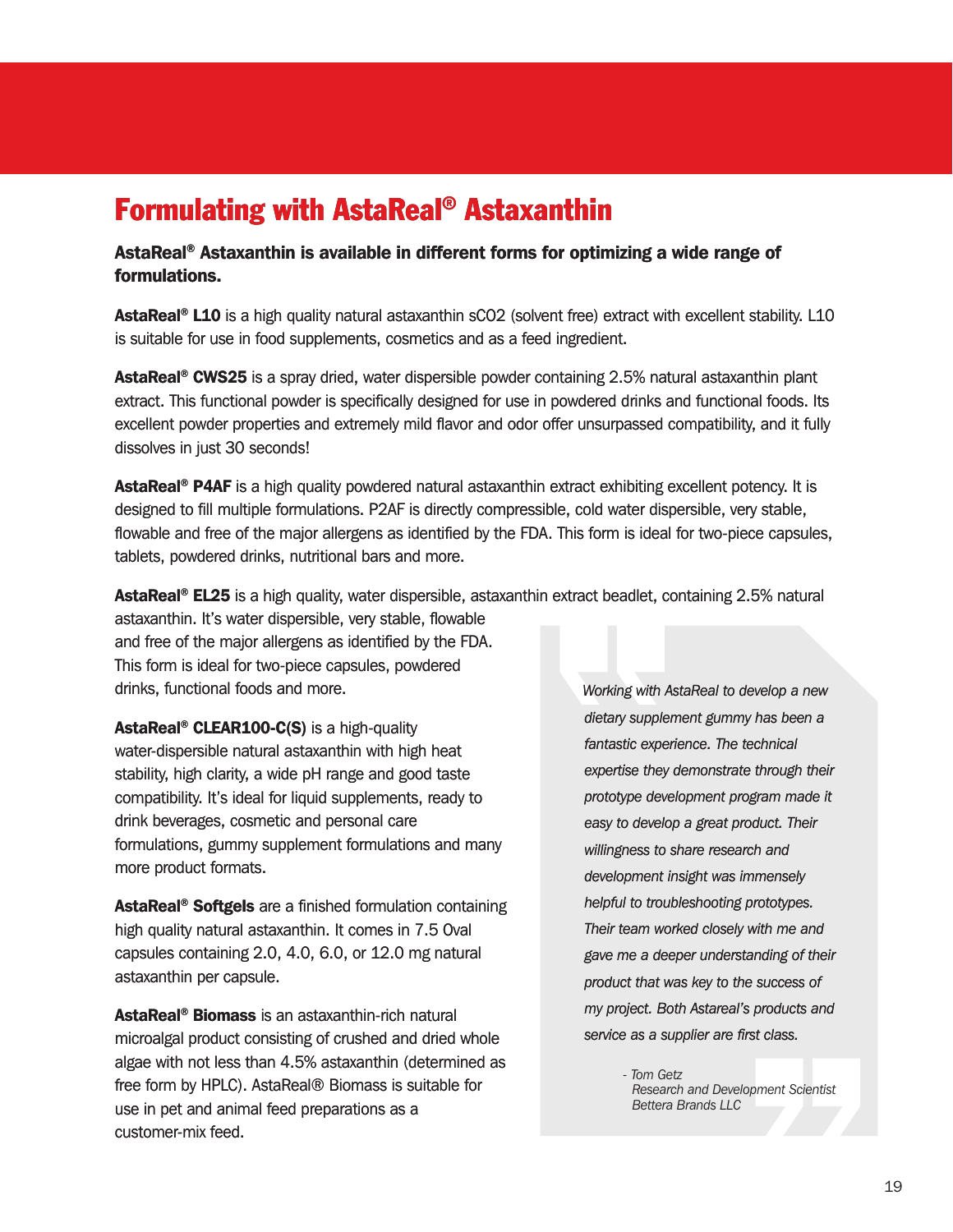#### Formulation Tips: Making AstaReal® Astaxanthin Work for You

**Tip**  $#1$ **.** Although close to 90% of current natural astaxanthin use is in supplements, adding astaxanthin to foods and beverages is also ideal. Astaxanthin's bioavailability is increased when taken right after a meal or as part of it. In Japan, astaxanthin has been used in everything from yogurt to coffee, energy drinks, and even alcoholic beverages. Other possibilities include baked goods, gummies, chocolate and other candies, sports nutrition beverages, trail-mix bars and powdered drink mixes.

**Tip #2.** Use the right form of astaxanthin. AstaReal® Astaxanthin is available in different concentrations as oil extracts, powder, cold water soluble powder, microencapsulated beadlets, and a water soluble emulsion.

**Tip #3.** Use the right dose. Low doses are effective without affecting quality or benefits. Clinical research indicates 6 mg per day. For additional benefits, a 12 mg dose has been used in several clinical trials.

**Tip #4.** Formulate with fats. Lipids help astaxanthin absorption. Astaxanthin can also help protect fats from rancidity. Mimicking its natural presence in krill oil, it makes a beautiful partnership with omega-3's.

**Tip #5.** Combine it with other key nutrients. Other antioxidants, like vitamins E and C as well as glutathione and ubiquinol (CoQ10), can help protect the antioxidant capacity and immune-boosting properties of astaxanthin. Pair it with zinc, elderberry, or other immune-enhancing ingredients for extra support.

**Tip #6.** Choose the right astaxanthin product, delivery system and packaging to protect against degradation from temperature and oxygen. Oil encapsulated forms and soft gel delivery systems offer the best bioavailability with protection for astaxanthin during manufacturing, transport and storage. In addition, some metals such as iron can also degrade astaxanthin. Beadlets can protect astaxanthin from contact with such other ingredients that might cause this issue. Packaging that protects against oxygen and light – like blister packs – also extends astaxanthin's shelf-life.

**Tip #7.** Natural Astaxanthin is easily recognizable thanks to its deep red color. You can tap into consumers' associations of vibrant color with antioxidants.

*I love working with AstaReal because I know I will get the support I need to successfully develop astaxanthin products. They have invested in science and know it inside and out. AstaReal's cold water dispersible astaxanthin works like a charm and I have used it effectively it in several formulations now on the market. I am an AstaReal fan!*

> *- Devin Kummer Formulation Scientist Prinova Group*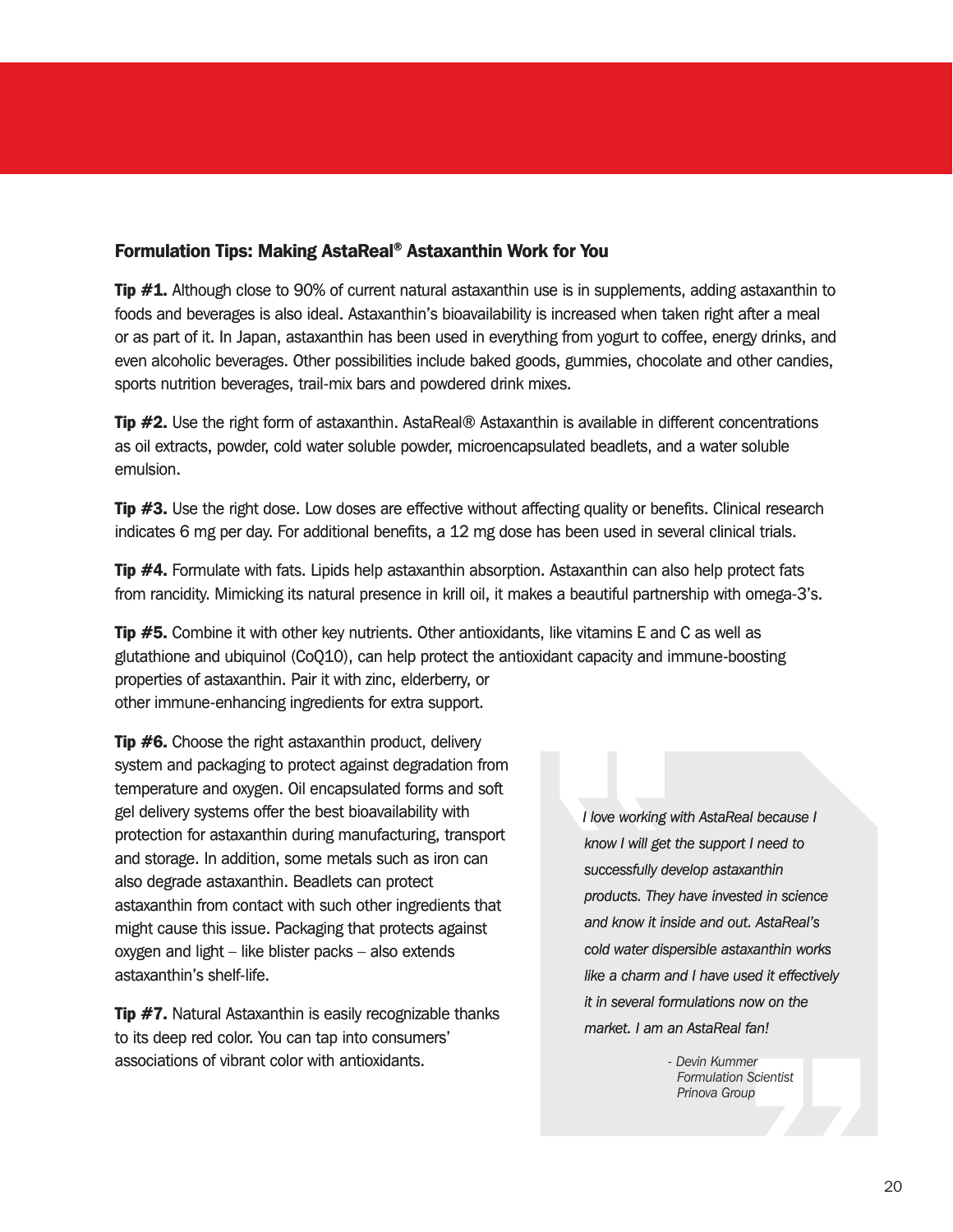# Putting AstaReal® Astaxanthin to Work for You

As the global demand for natural astaxanthin continues to grow, AstaReal will continue to be fully dedicated to ensuring the supply of premium, natural astaxanthin products.

The market is hot and getting hotter, so it's no time to dally.

Put our expertise to work for you in developing the best way to use natural astaxanthin in your product.

### We're ready to help you.

#### Get started today.

Call us toll-free now at: 877-227-8287 (877-2-ASTA-USA) Email us at contact@astarealusa.com Visit us at astarealusa.com (corporate)

Or at astaxanthin.net (consumer education)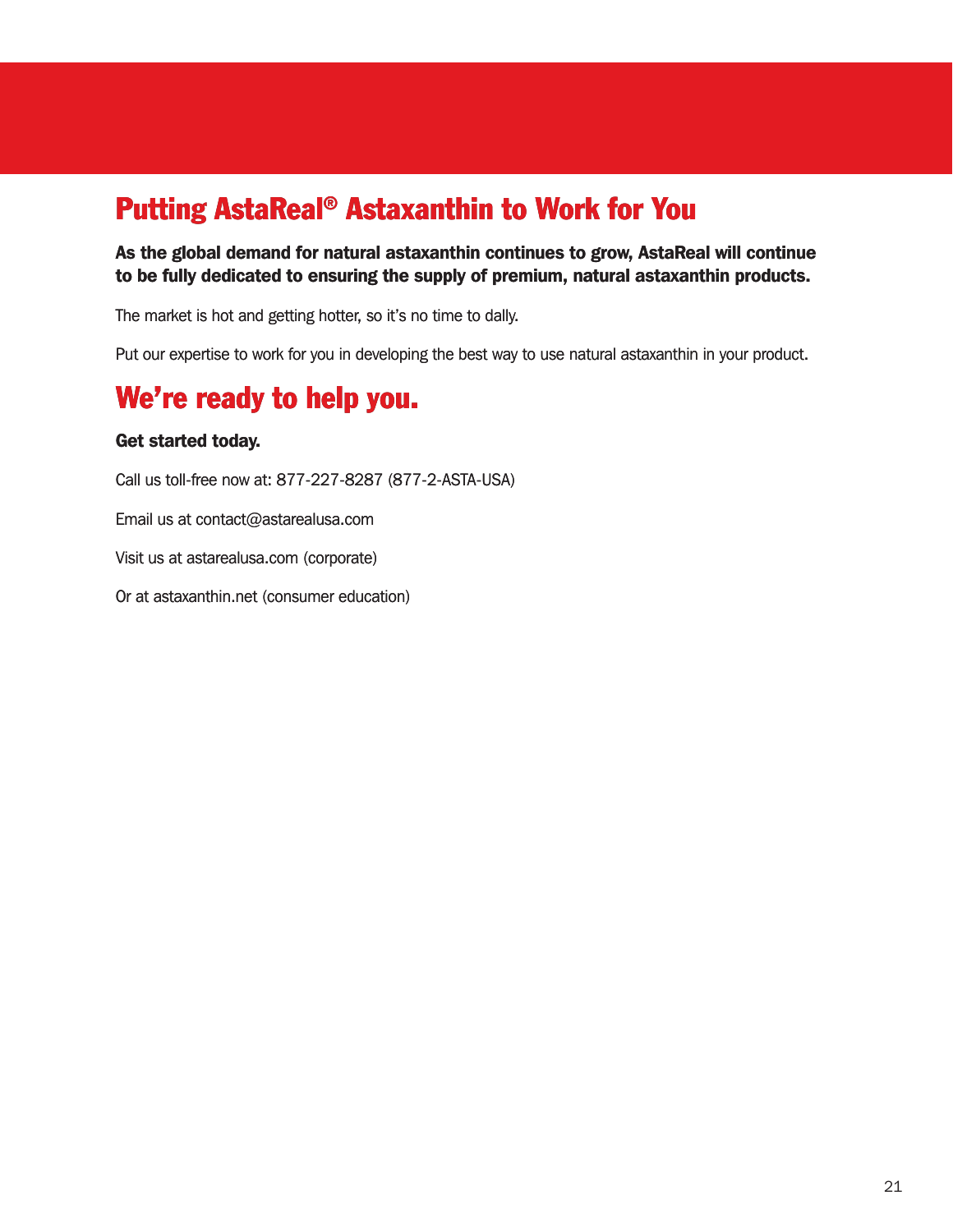### References

Angajala A et al. 2018. Diverse roles of mitochondria in immune responses: Novel insights into immuno-metabolism. Front Immunol. 9: 1605. doi: 10.3389/fimmu.2018.01605

Aoi W et al. 2008. Astaxanthin improves muscle lipid metabolism in exercise via inhibitory effect of oxidative CPT I modification. Biochem Biophys Res Commun. 366(4): 892-897. doi: 10.1016/j.bbrc.2007.12.019

Bakema JE and van Egmond M. 2011. Immunoglobulin A: A next generation of therapeutic antibodies?. MAbs. 2011;3(4):352-361. doi: 10.4161/mabs.3.4.16092

Baralic I et al. 2013. Effect of astaxanthin supplementation on paraoxonase 1 activities and oxidative stress status in young soccer players. Phytother Res. 10: 1536-1542. doi: 10.1002/ptr.4898

Baralic I et al. 2015. Effect of astaxanthin supplementation on salivary IgA, oxidative stress, and inflammation in young soccer players. Evid Based Complement Alternat Med. 2015: 783761. doi: 10.1155/2015/783761

Bennedsen M et al. 1999. Treatment of H. pylori infected mice with antioxidant astaxanthin reduces gastric inflammation, bacterial load and modulates cytokine release by splenocytes. Immunol Lett. 70(3): 185-189. doi: 10.1016/s0165-2478(99)00145-5

Brown DR et al. 2021. The effect of astaxanthin supplementation on performance and fat oxidation during a 40 km cycling time trial. J Sci Med Sport. (1): 92-97. doi: 10.1016/j.jsams.2020.06.017

Chang MX and Xiong F. 2020. Astaxanthin and its effects in inflammatory responses and inflammation-associated diseases: Recent Advances and Future Directions. Molecules. 25(22): 5342. doi: 10.3390/molecules25225342

Choi HD et al. 2011. Effects of astaxanthin on oxidative stress in overweight and obese adults. Phytother Res. 25(12): 1813-1818. doi: 10.1002/ptr.3494

Diao W et al. 2019. Astaxanthin protects against renal fibrosis through inhibiting myofibroblast activation and promoting CD8+ T cell recruitment. Biochim Biophys Acta Gen Subj. 1863(9): 1360-1370. doi: 10.1016/j.bbagen.2019.05.020

Djordjevic B et al. 2012. Effect of astaxanthin supplementation on muscle damage and oxidative stress markers in elite young soccer players. J Sports Med Phys Fitness. 52(4): 382-92. https://pubmed.ncbi.nlm.nih.gov/22828460/

Fagarasan S and Honjo T. 2003. Intestinal IgA synthesis: regulation of front-line body defences. Nat Rev Immunol 3: 63–72. doi: 10.1038/nri982 .1038/nri982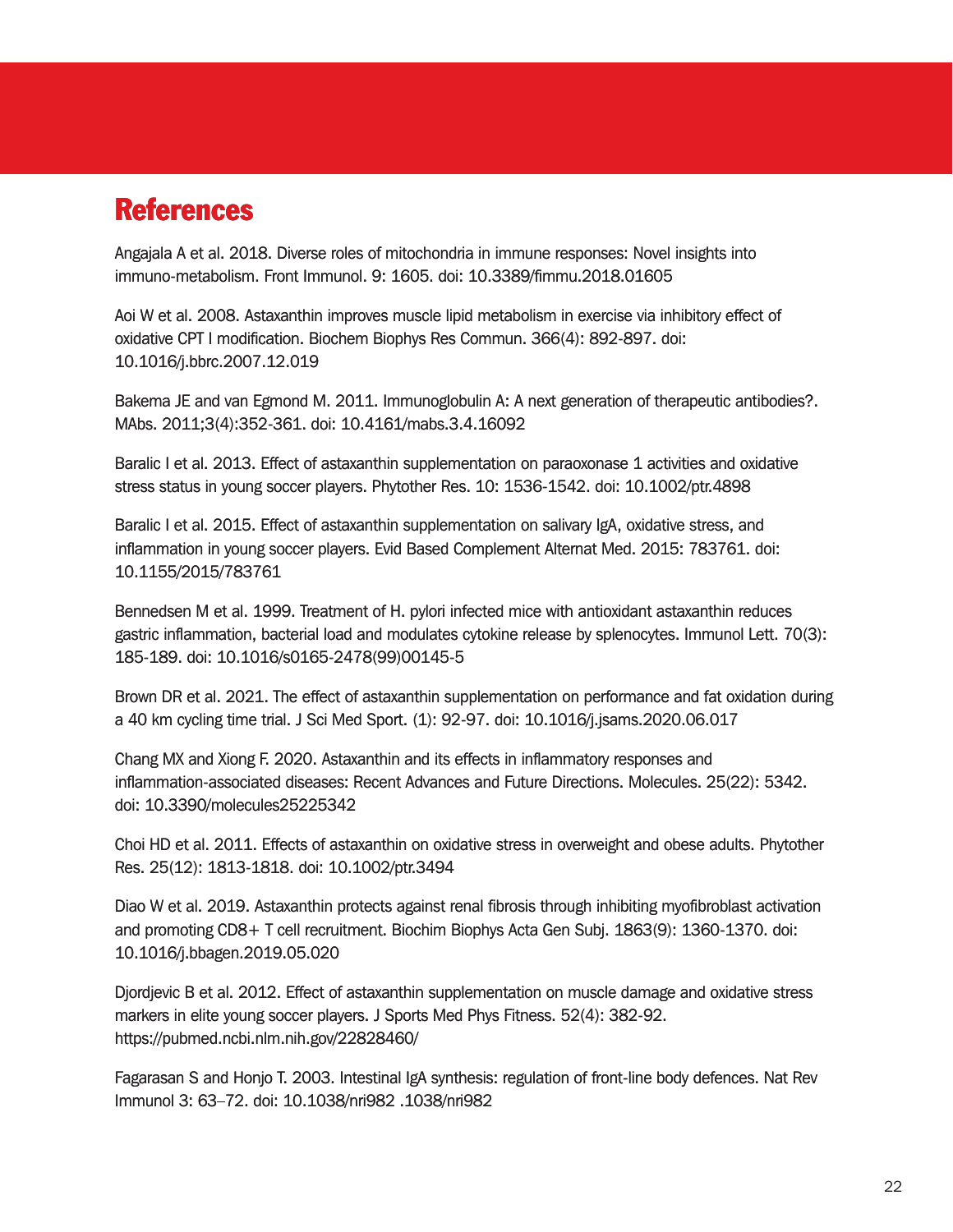Hongo N et al. 2016. Randomized controlled trial of the anti-fatigue effects of astaxanthin on mental and physical loads simulating daily life. Journal of Clinical Therapeutics & Medicines 32(7): 277-291. [not available online]

Inoue M et al. 2012. Astaxanthin functions differently as a selective peroxisome proliferator-activated receptor γ modulator in adipocytes and macrophages. Biochem Pharmacol. 84(5): 692-700. doi: 10.1016/j.bcp.2012.05.021

Jyonouchi H et al. 1995. Astaxanthin, a carotenoid without vitamin A activity, augments antibody responses in cultures including T-helper cell clones and suboptimal doses of antigen. J. Nutr. 125(10): 2483-2492. doi: 10.1080/01635589509514373

Kanazashi M et al. 2014. Amelioration of capillary regression and atrophy of the soleus muscle in hindlimb-unloaded rats by astaxanthin supplementation and intermittent loading. Exp Physiol. 99(8): 1065-1077. doi: 10.1113/expphysiol.2014.079988

Kidd P. 2011. Astaxanthin, cell membrane nutrient with diverse clinical benefits and anti-aging potential. Altern Med Rev. 16(4): 355-364. https://altmedrev.com/wp-content/uploads/2019/02/v16-4-355.pdf

Kim SH et al. 2018. Astaxanthin inhibits mitochondrial dysfunction and interleukin-8 expression in Helicobacter pylori-infected gastric epithelial cells. Nutrients. 10(9): 1320. doi: 10.3390/nu10091320

Kowshik J et al. 2014. Astaxanthin inhibits JAK/STAT-3 signaling to abrogate cell proliferation, invasion and angiogenesis in a hamster model of oral cancer. PLoS One. 9(10): e109114. doi: 10.1371/journal.pone.0109114

Kupcinskas L et al. 2008. Efficacy of the natural antioxidant astaxanthin in the treatment of functional dyspepsia in patients with or without Helicobacter pylori infection: A prospective, randomized, double blind, and placebo-controlled study. Phytomedicine. 15(6-7): 391-399. doi: 10.1016/j.phymed.2008.04.004 shi M et al. 2014. Amelioration of capillary regression and attophy of the soleus muscle in<br>shi M et al. 2014. Amelioration of capillary regression and intermittent beading. Exp Physiol. 99(8):<br>1077. doi: 10.11.13/expolysi

Liu PH et al. 2014. The astaxanthin-induced improvement in lipid metabolism during exercise is mediated by a PGC-1α increase in skeletal muscle. J Clin Biochem Nutr. 54(2): 86-89. doi: 10.3164/jcbn.13-110

McNulty HP et al. 2007. Differential effects of carotenoids on lipid peroxidation due to membrane interactions: X-ray diffraction analysis. Biochim Biophys Acta. 1768(1): 167-174. doi: 10.1016/j.bbamem.2006.09.010

Mehta P et al. 2020. COVID-19: consider cytokine storm syndromes and immunosuppression. Lancet. 395(10229): 1033-1034. doi: 10.1016/S0140-6736(20)30628-0